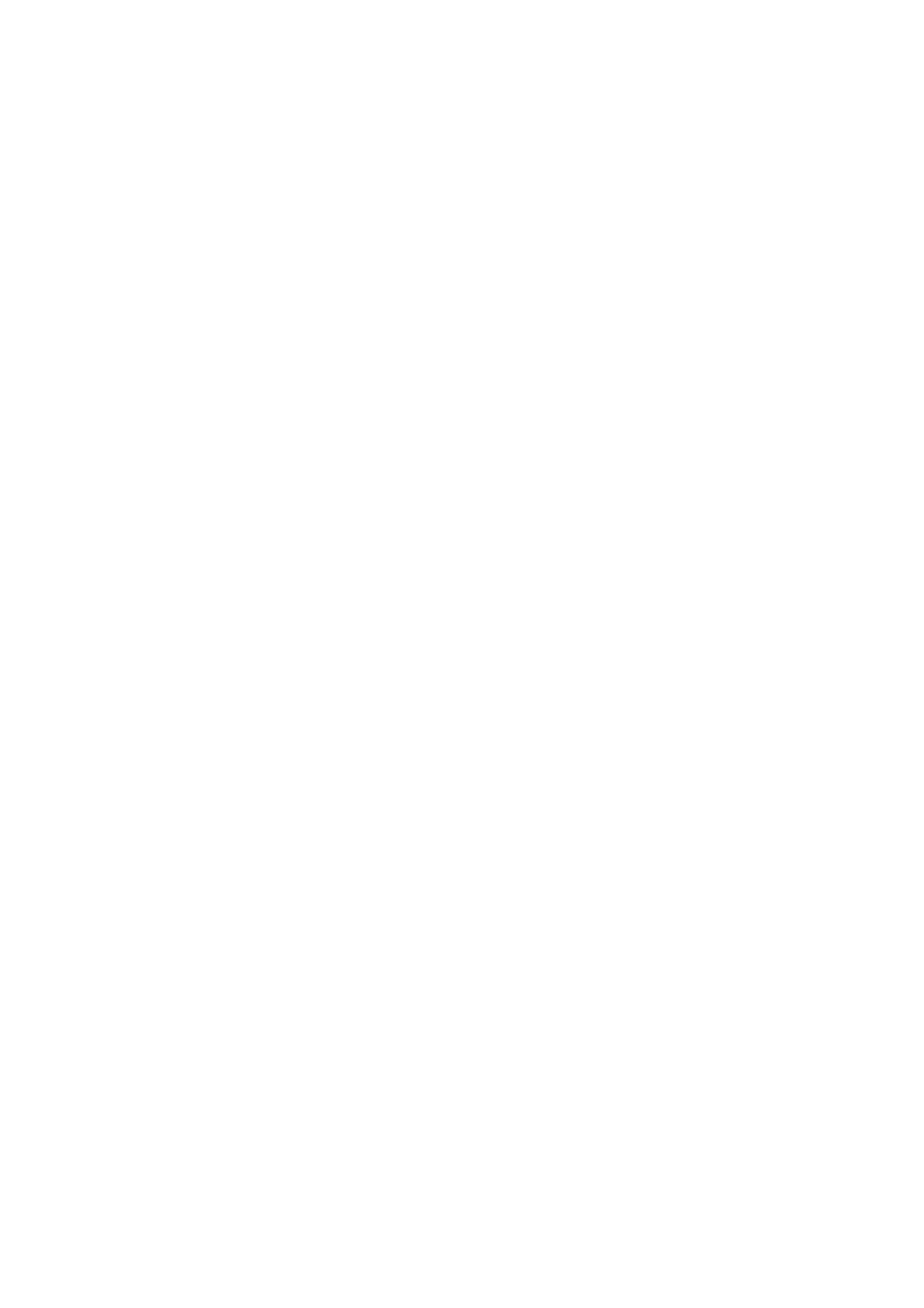# **Table of Contents**

|    |     | <b>OVERVIEW OF THE NATIONAL PAYMENT SYSTEM IN BOTSWANA </b>       | 21                               |
|----|-----|-------------------------------------------------------------------|----------------------------------|
| 1. |     |                                                                   | 21                               |
|    | 1.1 |                                                                   | 21                               |
|    | 1.2 |                                                                   | 21                               |
|    |     | 1.2.3 Other institutions/intermediaries offering payment services | 22<br>22<br>23                   |
|    | 1.3 |                                                                   | 23                               |
|    |     |                                                                   | 23<br>23<br>24<br>24<br>24<br>25 |
|    | 1.4 |                                                                   | 25                               |
|    |     |                                                                   | 25<br>25                         |

#### $2.$ SUMMARY INFORMATION ON PAYMENT MEDIA

| 2.1 |    |
|-----|----|
|     |    |
|     |    |
|     |    |
|     |    |
| 2.2 |    |
|     |    |
|     |    |
|     |    |
|     | 29 |
|     | 29 |
|     | 30 |
| 2.3 |    |
| 2.4 |    |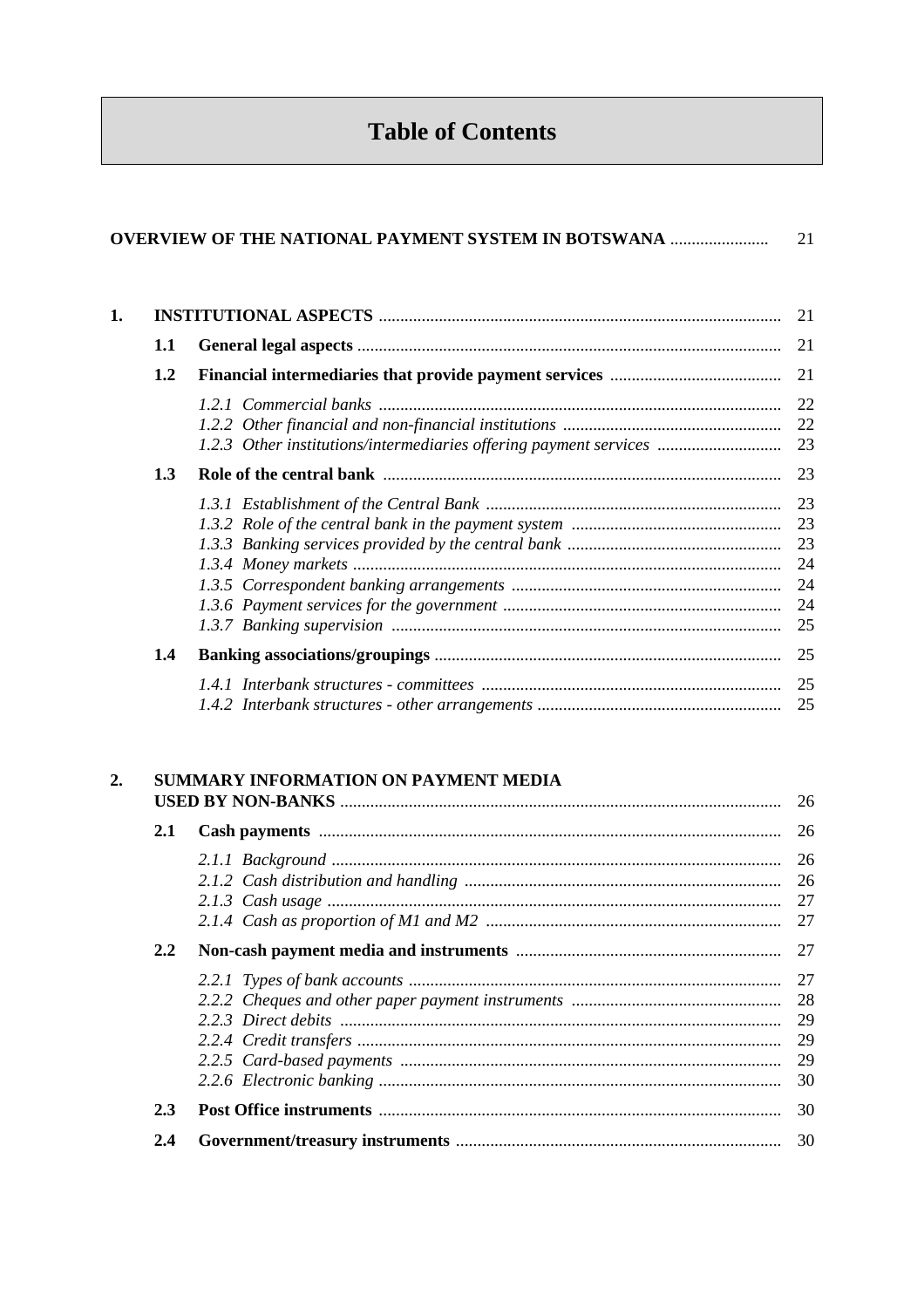| 3. |  |  |  |  |  |  |
|----|--|--|--|--|--|--|
|    |  |  |  |  |  |  |
|    |  |  |  |  |  |  |
|    |  |  |  |  |  |  |
|    |  |  |  |  |  |  |

| SPECIAL USE OF INTERBANK TRANSFER SYSTEMS FOR |  |  |  |  |  |  |  |
|-----------------------------------------------|--|--|--|--|--|--|--|
|                                               |  |  |  |  |  |  |  |
|                                               |  |  |  |  |  |  |  |

| 5. |     | THE ROLE OF THE CENTRAL BANK IN INTERBANK | - 34                 |
|----|-----|-------------------------------------------|----------------------|
|    | 5.1 |                                           | 34                   |
|    |     |                                           | 34<br>34<br>35<br>35 |
|    | 5.2 |                                           | 35                   |
|    | 5.3 |                                           |                      |
| 6. |     |                                           | 36                   |
|    | 6.1 |                                           | 36                   |
|    | 6.2 |                                           | 36                   |
| 7. |     |                                           | - 37                 |
|    | 7.1 |                                           | 37                   |
|    | 7.2 |                                           | 37                   |
|    | 7.3 |                                           | 38                   |
|    |     |                                           | 39                   |
|    |     |                                           | 41                   |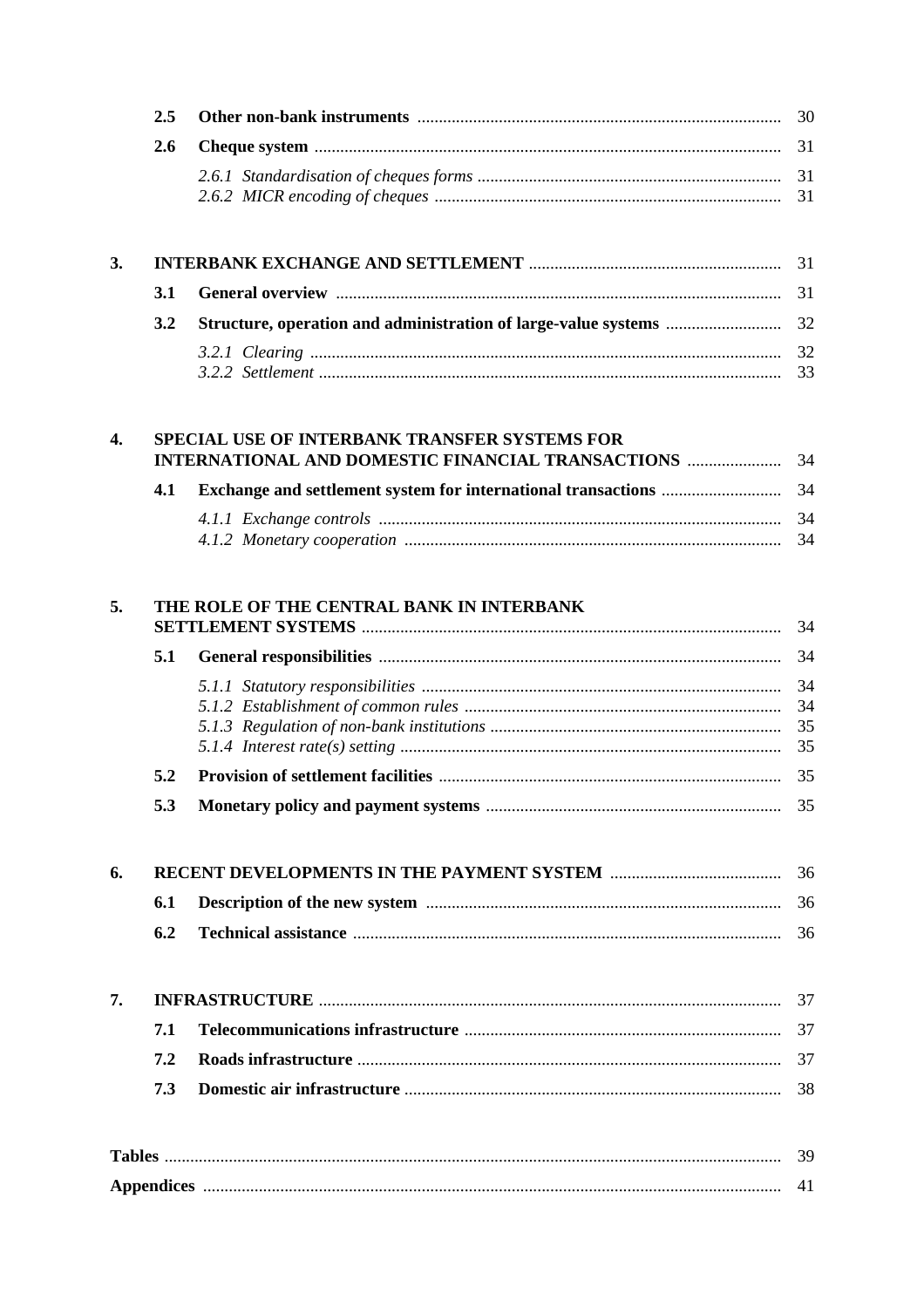#### **OVERVIEW OF THE NATIONAL PAYMENT SYSTEM IN BOTSWANA**

Most of the population is served by cash as part of the formal payment system. A small percentage of the population, mainly on farms and cattle posts and in the informal sector, is served by non-cash payment services such as cheques. Cash (notes and coin) is the most widely used instrument of payment for most goods and services.

The payment system in the rural areas is mainly characterised by the use of notes and coin. Rudiments of the bartering system are still evident in the most remote of the rural areas. There is also still noticeable "in kind" modes of payments, in the form of agricultural produce and the like. In general terms, the commercial banks branch network is virtually non-existent in most of the rural areas, much less the most remote ones, as determined by the cost effectiveness of such a presence. That notwithstanding, in some cases the network outlets of some of the banks offer banking services to a reasonable size of the population.

In rural areas cheque payments are sometimes made, but people still have to travel to urban areas or major villages in order to encash their cheques. In some cases, shopkeepers or local business people may encash cheques for customers, but the fee paid for this service is usually higher than that in the formal banking sector.

In the urban areas, including most cities, towns and some major villages, the payment system is more sophisticated in that the use of cash, cheques, ATMs and the electronic payment system at point of sale, are prevalent. Indeed, more than half of the country's population lives on the eastern flank, a well banked strip, stretching from Francistown in the north to Lobatse in the south.

#### **1. INSTITUTIONAL ASPECTS**

#### **1.1 General legal aspects**

The Roman Dutch Law is the common law in Botswana. In 1885, Botswana, then Bechuanaland, sought the protection of the British government. At the time, the Cape Colony was under British rule, with the latter's High Commissioner resident at the Cape of Good Hope. In granting Bechuanaland protection, Britain decided, by an Order-in-Council in 1885, that the territory would be governed by the High Commissioner from the Cape. A proclamation passed by the British High Commissioner in the Cape of Good Hope, decreed that for administrative convenience, the civil law applicable in the Cape Colony would be applied to the Bechuanaland Protectorate. From that point, Botswana has always followed the civil law applicable in South Africa. The common law that was applicable at the Cape Colony then, was, and still is, the Roman Dutch law. Hence, the civil law (which includes commercial law) in Botswana is the Roman Dutch law. It should be recognised that the Roman Dutch law applicable in South Africa has undergone extensive change due to the influence of English common law. Therefore, commercial law in Botswana is reliant on South African law. In this regard, where there is conflict between the South African law and the English law, the courts in Botswana have tended to rely on the South African authorities as opposed to the English authorities. Recourse is made to English law where South African law is silent on an issue.

#### **1.2 Financial intermediaries that provide payment services**

The Botswana financial system includes a number of different types of intermediaries or institutions, such as commercial banks, other deposit-taking institutions, insurance companies, investment dealers, development finance institutions, and so forth as listed in Appendix 1. Nondeposit-taking financial institutions are, however, users of the payment services that are provided by deposit-taking institutions, rather than providers of payment services themselves. Accordingly, it is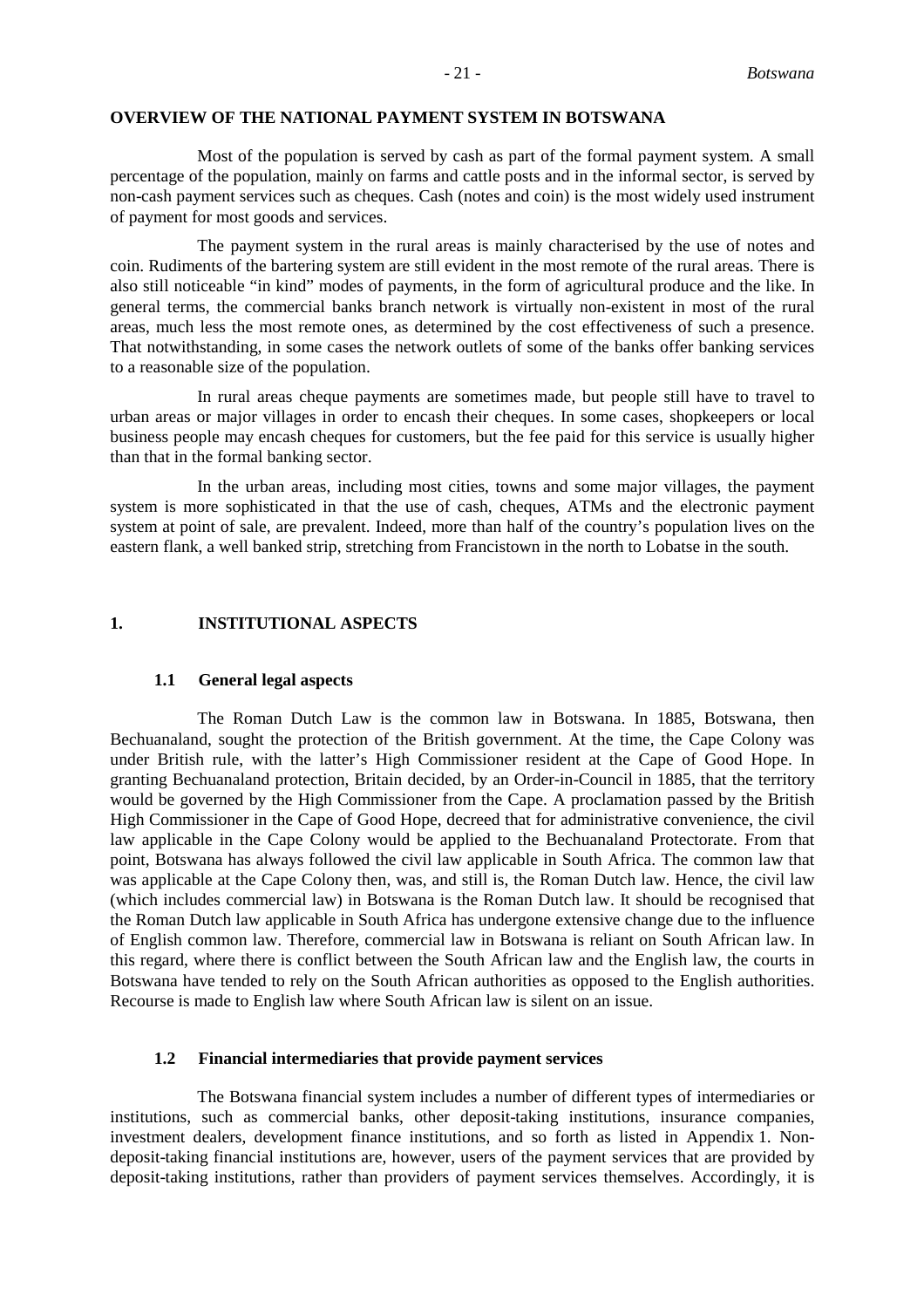deposit-taking institutions (i.e. those financial institutions that typically accept deposits transferable by order to a third party) that are the most important financial institutions in the context of the payments system in Botswana.

Deposit-taking institutions in Botswana comprise commercial banks, cooperative credit institutions, a building society and governmental savings institutions. Each type of deposit-taking institution is described separately below.

#### *1.2.1 Commercial banks*

Commercial banks accept demand and time deposits, make commercial bank loans, and provide other banking services, including payment services, to the public. Assets of commercial banks as at 31st December 1996, amounted to approximately Pula 4,586.5 million. At the end of 30th September 1997, there were four commercial banks in Botswana. Between them, the four banks had 51 branches and 28 sub-branches, agencies and encashment points. Other contact points of banks included 76 ATMs and 782 point of sale/speed points, installed in cities, towns and some major villages. The banks also have plans to install at least 16 more ATMs in the very near future. (See Appendix 2.)

Commercial banks are licenced under the Banking Act: 1995 and are supervised and regulated by the Bank of Botswana. The banks are subject to reserve requirements, established by the Bank of Botswana. The banks also hold settlement accounts with the Bank of Botswana.

In addition to holding a portfolio of securities, banks make loans under a variety of conditions, for agricultural, commercial, consumer, and industrial purposes. Banks also deal in foreign exchange, provide safekeeping facilities, and perform various other services. In the case of the largest banks, these operations are, for the most part, carried out through their network of branches. The head offices of the banks typically confine their activities to general administration, policy functions, the management of investment portfolios, administration of high value loans to corporate customers and similar matters.

#### *1.2.2 Other financial and non-financial institutions*

Worthy of special mention here are the following financial and non-financial institutions, who although not parties to the clearing arrangements, provide some form of payment services.

*The Post Office*. The Botswana Postal Services has a network of some 112 Post Offices/Postal Agencies. They provide a range of payment instruments as well as agency services for the Botswana Savings Bank. Deposit and withdrawal transactions from the Botswana Savings Bank agency services are reported to be of significant magnitude, both in terms of volume and value. Post Offices are also used by the Accountant General's office for old age pension payments, as well as for the collection of revenue relating to motor vehicle, road transport and driver's licence fees.

Agency services are also provided for both the Botswana Housing Corporation and the Botswana Power Corporation, albeit currently on a small scale. In this regard, customers of the two corporations, in some villages, make payment of their rentals and/or electricity bills through Post Office counters. The Post Office in turn issues them with receipts on behalf of the corporations and subsequently pays such revenue over to the respective corporations.

*Credit card companies*. So far only one bank issues credit cards in Botswana. The card issued is affiliated to a major credit card institution abroad and is for use both locally and internationally. As there are no laws nor regulations relating to the issuing of credit cards in Botswana, issuance is subject to an agreement between the issuing bank and the cardholder/person to whom the card is issued. It is perhaps appropriate to make the point that these agreements are in compliance with appropriate legislation of the country in which the parent bank of the issuing bank in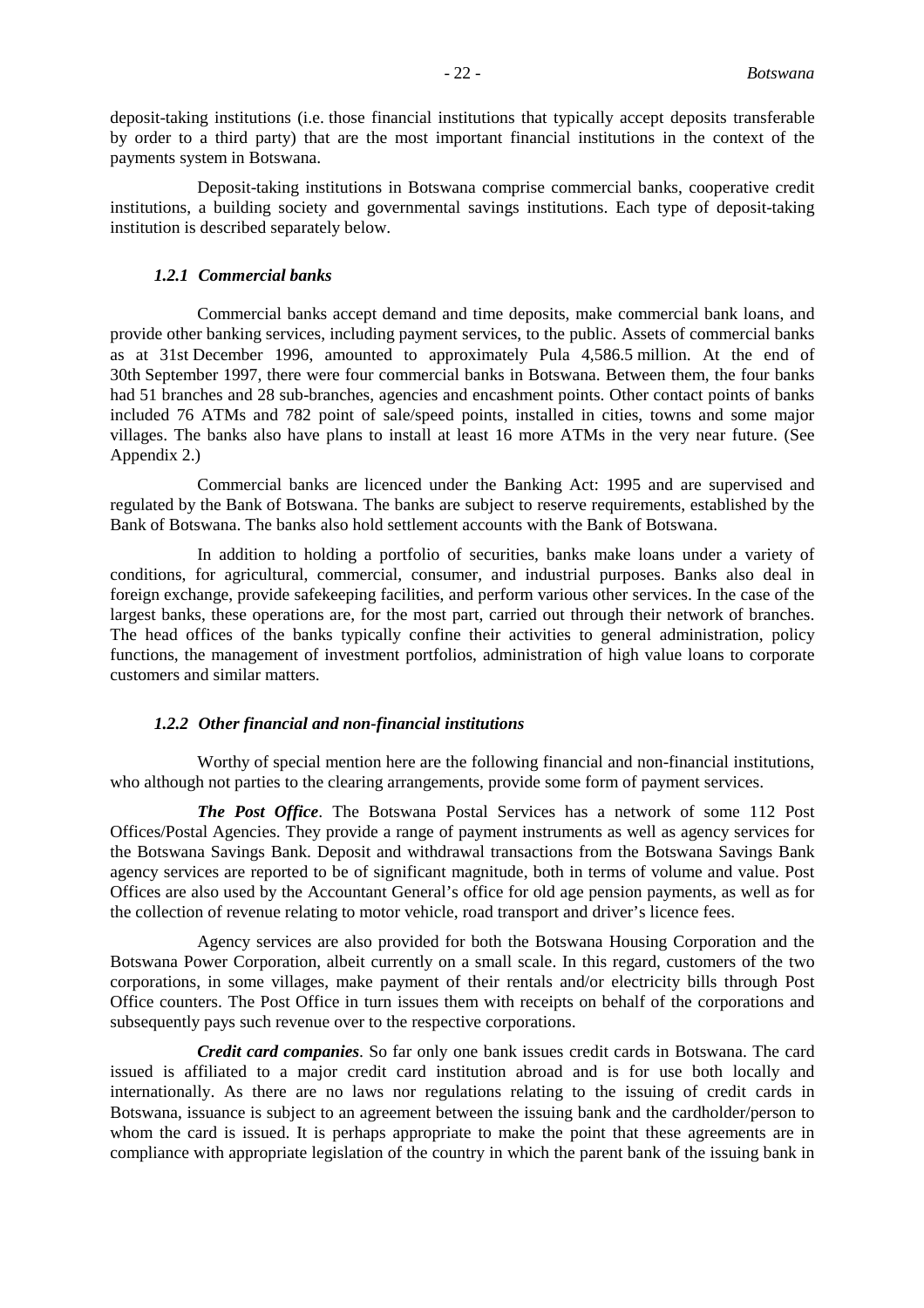Botswana is located. Thus, in this case, issuance is in accordance with the provisions of the Credit Agreement Act of the Republic of South Africa.

#### *1.2.3 Other institutions/intermediaries offering payment services*

The one known institution offering payment services is the Western Union Transmittal Services, which operates electronic funds transfers.

#### **1.3 Role of the central bank**

# *1.3.1 Establishment of the Central Bank*

The Bank of Botswana came into existence on 1st July 1975, under the provisions of the Bank of Botswana Act of 1975, which provided for its establishment, constitution, objectives and powers to regulate the issue of Bank notes and coin. It also provided for the Bank to handle certain matters connected with banking, currency and coinage, for matters connected therewith and incidental thereto. The Bank of Botswana is a body corporate with perpetual succession and a common seal, capable of suing and being sued in its corporate name and which, subject to the provisions of the Bank of Botswana Act, may do all things necessary for, or conducive to, the proper carrying out of its objectives and the performance of its functions as a central bank.

See Appendix 3 for the principal objectives of the Bank of Botswana.

# *1.3.2 Role of the central bank in the payment system*

The role played by the Bank of Botswana in the payment system is central but operationally relatively limited. The Bank of Botswana does not accept deposits from individuals or non-financial business corporations or compete with institutions in the lending field. The Bank of Botswana does, however, interact in the payment system in at least two different ways viz:

- it facilitates and effects the final settlement of balances for the national clearing and settlement system; and
- it acts as banker to Government, which is the largest payer in the country.

See Appendix 4 for overall functions of the Bank of Botswana.

# *1.3.3 Banking services provided by the central bank*

The Bank of Botswana provides the following banking services to the Government and commercial banks as well as the Botswana Savings Bank:

- the Bank of Botswana is the official depository of Government funds. That notwithstanding, the Government maintains small disbursement accounts with some commercial banks where the Bank of Botswana is not represented and generally uses their services in such cases and on such terms and conditions as may be agreed between the Minister of Finance and Development Planning and the Bank of Botswana;
- the Bank of Botswana receives from Government, and disburses on its behalf, Government moneys and keeps account thereof without remuneration for such services. No interest is paid by the Bank of Botswana on Government balances held, unless the Bank and the Government otherwise agree;
- the Bank of Botswana may act as banker and fiscal agent to statutory and wholly-owned Government corporations or Government controlled corporations and to local authorities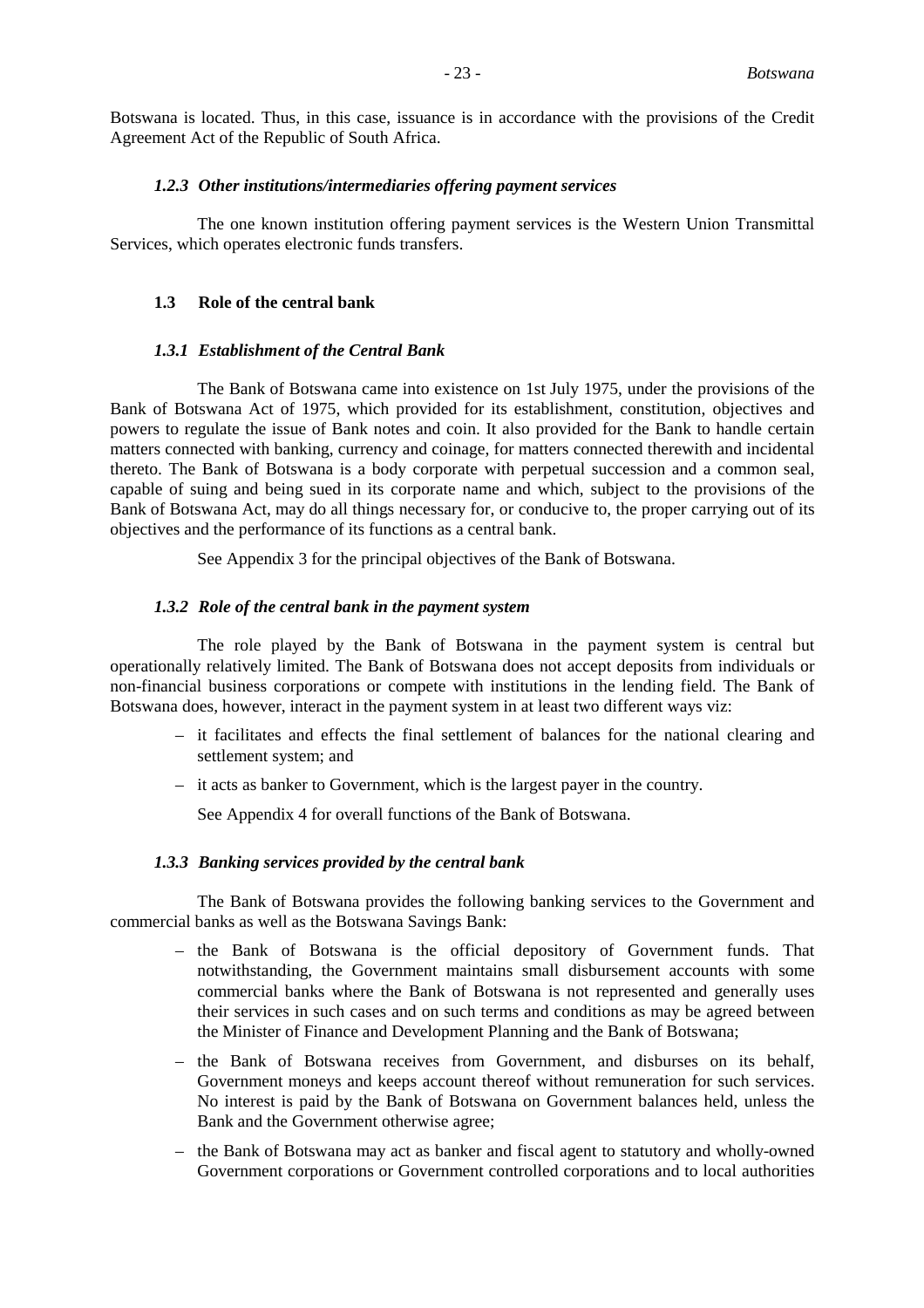on such terms and conditions as may be agreed between the parties concerned, with the approval of the Minister of Finance and Development Planning.

The Bank of Botswana may open accounts for, and accept deposits from domestic financial institutions and other domestic statutory persons under such terms and conditions as the Board may from time to time determine. It may also open accounts for, and accept deposits from:

- foreign financial institutions, foreign governments, international and regional organisations; and
- other persons authorised to tender for auctions of the Bank of Botswana, Government or other public securities.

See Appendix 5 for types of accounts held by the Bank of Botswana.

#### *1.3.4 Money markets*

Botswana has a money market which has developed considerably over the past number of years. The main instrument used in the money market are Bank of Botswana Certificates (BoBCs), to mop up excess liquidity. This is the principal instrument through which interest rate policy is implemented. BoBCs are auctioned to "primary counterparties", who are so designated by the Bank of Botswana, in view of their potential to influence liquidity in the economy.

Participation at BoBC auctions is not confined to banks. In addition to the four commercial banks, there are other counterparties entitled to bid directly for the BoBCs as listed at Appendix 6 hereof, who also are players in the secondary market.

Other investors interested in bidding for BoBCs do so indirectly through the primary counterparties; thus, members of the public would, for example, use their respective bankers. Primary counterparties each have two types of accounts in respect of BoBCs holdings. The one type is in respect of their own holdings and the other is in respect of holdings on behalf of their customers, where applicable.

There is also trade between the commercial banks who trade in the domestic money market on short term or on an overnight basis and settlements take place via their respective current accounts at Bank of Botswana.

#### *1.3.5 Correspondent banking arrangements*

The Bank of Botswana also has correspondent banking arrangements with the World Bank and other central banks. Foreign commercial banks use local banks for their correspondent banking activities.

#### *1.3.6 Payment services for the government*

The Bank of Botswana provides the under listed payment services for the Government:

- Administration of accounts for the Accountant General;
- Public Debt Management operations to finance deficit before borrowing and debt repayment by Ministry of Finance and Development Planning.

The Bank of Botswana processes retail payments for Government. In this regard there is the encashment of salaries and wages cheques of some Government employees. Accountant General's paymasters, based at various Government Departments, also draw cash from Bank of Botswana for the payment of the mjority of daily rated employees' wages.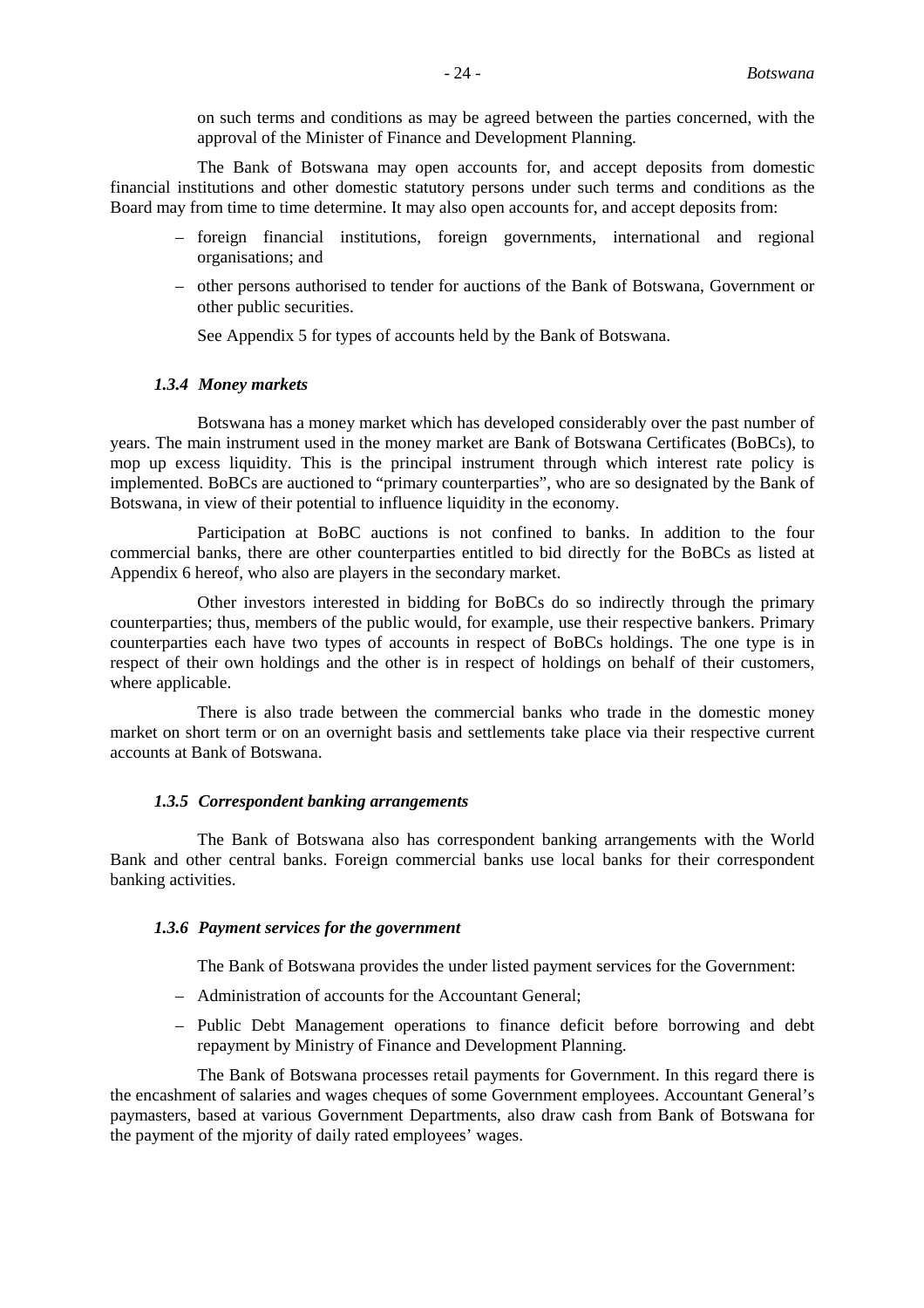#### *1.3.7 Banking supervision*

The Banking Act 1996 forms the legal basis for banking supervision. The purpose of the Act is to safeguard the viability of the banking industry, by providing protection for depositors. The Act seeks to achieve this objective while respecting free market principles.

Banking supervision in Botswana is carried out by the Bank of Botswana which enforces the recommendations of the Basle Committee on Banking Supervision. This function is carried out through its Financial Institutions Department, whose major responsibility is the autonomous administration of the Banking Act. Pursuant thereto, the Bank of Botswana seeks to ensure that banks are in a sound financial condition and that they observe the requirements of the banking legislation. In this regard, the Bank of Botswana supervises commercial banks, credit institutions (finance/lease) and development finance institutions, as specified under the relevant legislation.

Banking supervision aims to reduce systemic risk in the banking system by promoting sound risk management within banks. Since banks perform a core function as the backbone of the payment system, there is a close relationship between the payment system and banking supervision. Bearing in mind the advent of technology and globalisation of the banking systems, examination of banks focuses on operational risk and adoption of key prudential standards

#### **1.4 Banking associations/groupings**

#### *1.4.1 Interbank structures - committees*

Currently there are four commercial banks in Botswana and interaction amongst themselves and with the Bank of Botswana is possible without a multiplicity of formal interbank structures. That notwithstanding, there are a few formal structures in place worth mentioning, viz;

*Clearing House Committee*. Currently membership of the Clearing House Committee comprises the Bank of Botswana and the four clearing commercial banks. Membership would be open to any other bank that gets licenced henceforth. This committee manages the business of the Clearing House.

*Technical Committee*. Membership of this committee is the same as above. The Technical Committee addresses issues of a technical nature, which include policy rules, formulation of regulations, other legal issues, etc.

*Banking Committee*. The Banking Committee was established as a consultative forum, with all institutions licensed and/or supervised by the Bank of Botswana, on industry wide matters. Its agenda often includes items such as policy developments in the financial or monetary sector, interest rates, exchange rate policies, exchange controls, money market operations, quality and cost of banking services, clearing and settlement issues, frauds, security and crime, etc. as they impact the banking sector. The Committee has no formal executive powers and meets in March and in October each year, under the chairmanship of the Governor.

#### *1.4.2 Interbank structures - other arrangements*

The commercial banks occasionally meet bilaterally, with no Bank of Botswana involvement, to address issues of common interest. Such meetings are on an as and when necessary basis.

The Bank of Botswana and the banks meet regularly under the auspices of:

*Tier I bilateral meetings with banks*. These meetings are convened to address policy issues relating to the banking industry and are chaired by the Governor.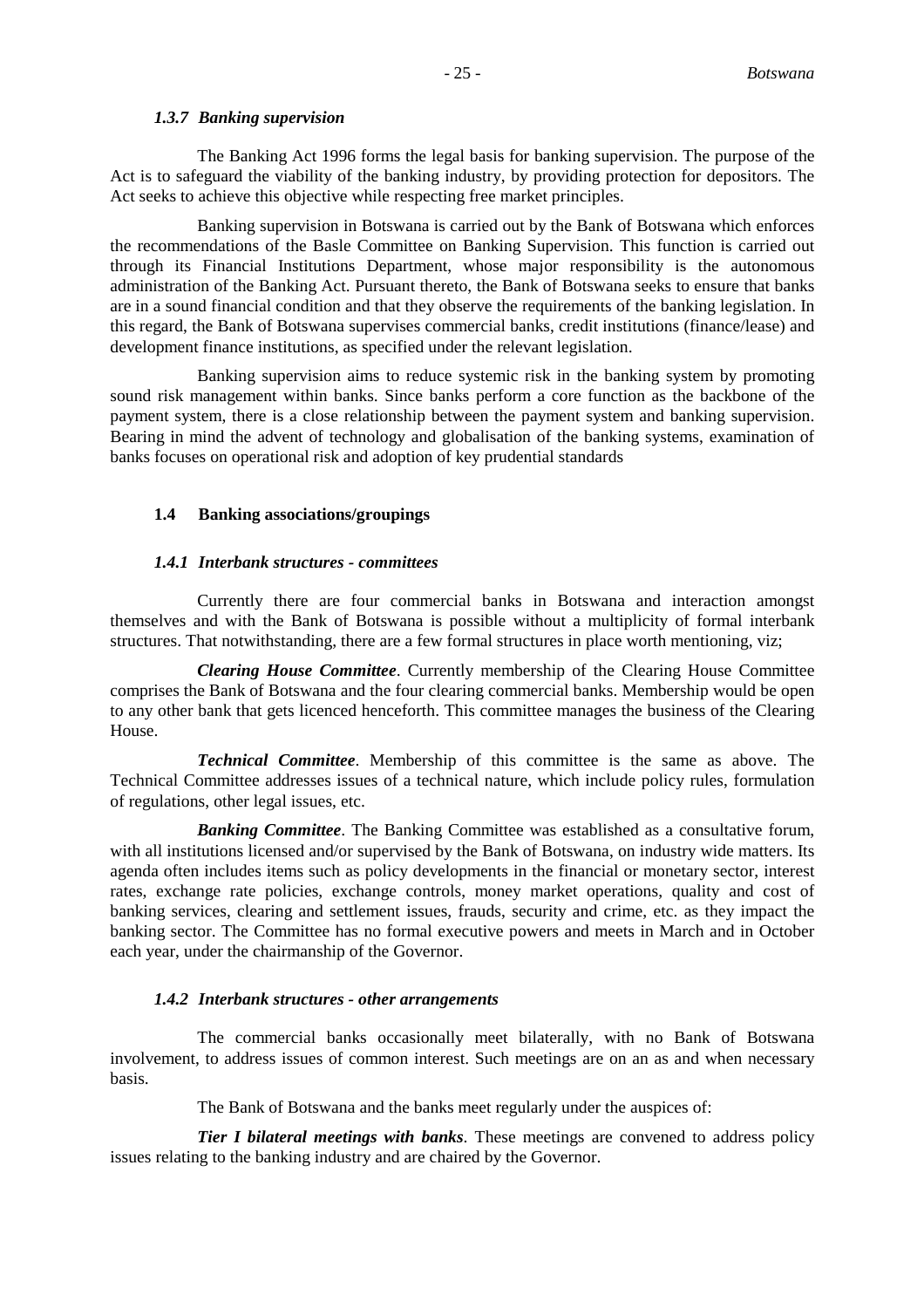*Tier II meetings*. These meetings focus on operational issues relating to the banking industry and are chaired by the Director responsible for Banking Supervision.

*Trilateral meetings*. These meetings are held once a year with each bank and its auditors, to discuss matters arising from statutory audits of that bank, including relevant aspects of the bank's business, accounting and internal control systems, annual balance sheet and profit and loss accounts. These meetings are chaired by the Director responsible for Banking Supervision.

# **2. SUMMARY INFORMATION ON PAYMENT MEDIA USED BY NON-BANKS**

### **2.1 Cash payments**

### *2.1.1 Background*

*Currency notes and coin*. Effective 23rd August 1976, the Pula was established as the monetary unit of Botswana. The Pula is divided into one hundred Thebe and the symbols for the monetary unit are "P" and "t" respectively. The Bank of Botswana has the sole right to procure services for the printing of notes and the minting of coins denominated in Pula and Thebe and to issue them into circulation. Notes and coin issued by the Bank are legal tender within Botswana and are valid:

- in the case of notes, for the payment of any amount;
- in the case of coins, for payment of an amount not exceeding one hundred Pula.

The Bank of Botswana arranges for the printing of notes and minting of coins and for all matters relating thereto. It also arranges for the security and safekeeping of unissued notes and coin as well as for the custody of and destruction, as necessary, of plates, dies and retired or soiled or torn notes or soiled or damaged coins. In this regard no person other than the Bank of Botswana or an entity duly authorised by the Bank of Botswana shall issue, in Botswana, notes and or coins, or any documents or tokens payable to bearer on demand, having the appearance of or purporting to be or which are likely to pass as or be confused with legal tender.

Notes and coins on issue in Botswana are of such denominations, composition, form and design as approved by the Minister of Finance and Development Planning. Pursuant thereto currently denominations of notes are: P5, P10, P20, P50 and P100, whilst for the coins the denominations are: 1t, 5t, 10t, 25t, 50t, P1 and P2.

At the end of October 1997, notes in circulation totalled P364.1 million and coin stood at P20.4 million. Currency in circulation is composed of notes and coin only and the ratio between the two at 31st October 1997 was 94.7% and 5.3% respectively.

See Table 4 for data on notes in circulation.

#### *2.1.2 Cash distribution and handling*

The main distributors of Botswana currency notes and coin are the four commercial banks. Distribution to the public normally takes place through encashment of cheques or through cash withdrawals by depositors. The banks replenish the supplies of their respective branches through what are called Treasury Depots, which maintain stocks of currency at strategic places in towns or regionally.

Equally, notes and coin surplus to the needs of a bank are taken in by a Treasury Depot and redeposited with the Bank of Botswana. Surplus notes, even if fit for reissuing, may be returned to the Bank of Botswana for immediate credit of the account of the bank returning them. Such notes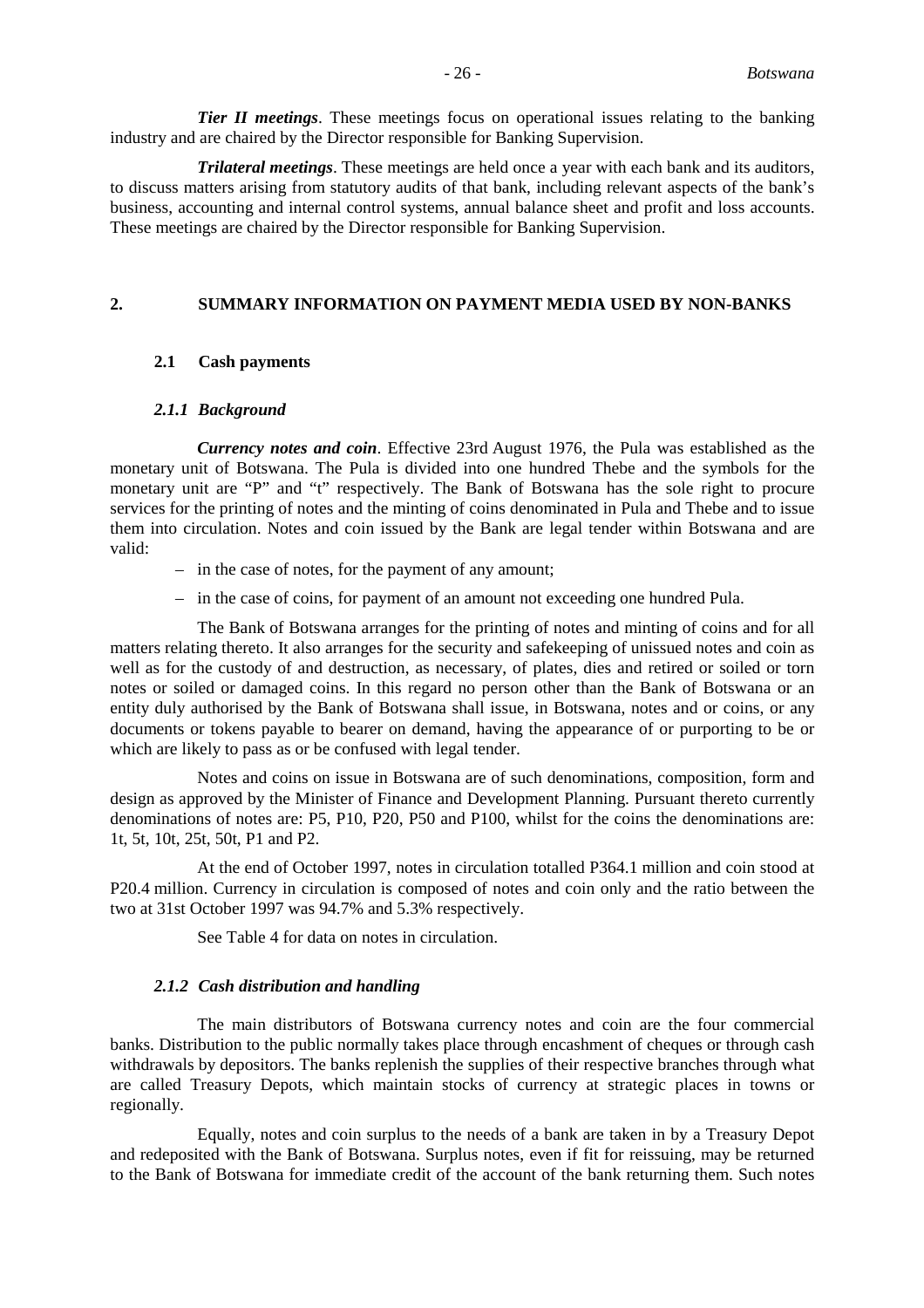are processed, held and get reissued as and when the need arises. The Bank of Botswana also redeems unissuable notes, that is to say those that are soiled or worn out or otherwise unfit for further circulation.

#### *2.1.3 Cash usage*

Although there is a wide variety of payment instruments available in Botswana, notes and coin continue to be the most common and frequently used means of effecting everyday small-value transactions. Indications are that levels of cash have fluctuated considerably, and are higher than in 1992. Unfortunately, there are no precise data or other information on the number or the value of cash payments.

#### *2.1.4 Cash as proportion of M1 and M2*

As at August 1997, the proportion of M1 which consisted of cash was about 55.8%, that is to say P305.8 million out of P548.3 million. For M2, the proportion was roughly 10.25%, being P305.8 million out of P2,984.8 million.

The value of cash in circulation as a percentage of GDP at current prices as at 1995/96 was 1.64%.

# **2.2 Non-cash payment media and instruments1**

#### *2.2.1 Types of bank accounts2*

The banks offer at least six types of deposit accounts, some interest bearing. Some are subject to minimum balance as well as notice of withdrawal requirements. Of the six, types four can be used for non-cash payments, as customers may arrange to have funds transferred out of such accounts through *Standing/Stop Orders, Direct Debits*, etc. for the payment of liabilities with third parties. Depending on the nature of the transaction banks may charge a fee for this service. The other accounts such as demand or time deposits are not used for making non-cash payments.

*Savings accounts*. This is the type of account intended to give customers the facility to save money in excess of their daily requirements. These accounts are subject to a minimum balance requirement as well as service charges, prescribed by the institutions providing the facility. In some cases, there are limits on the amount that can be withdrawn without giving prior notice.

*Payroll accounts*. Some financial institutions provide an account facility distinct from the savings account, which is intended to facilitate the payment of the account holders salary/wages. These accounts are subject to a minimum balance ranging from zero to P100. These accounts offer access by electronic means only (i.e. via ATMs or point of sale terminals) and access via branch counters is discouraged.

*Cheque accounts*. These accounts are normally referred to as current accounts and access to money in such accounts is on demand, subject to there being no uncleared effects. Normally account holders get issued with a cheque book to use in accessing funds in such accounts. Other forms of accessing the funds, such as direct debits and standing orders, are permissible.

*Credit card accounts*. These are accounts for the recording of transactions resultant from the use of credit cards by holders of such cards. A person issued with a credit card may use it to

<sup>1</sup> Please see Appendix 8 for the range of payment instruments in use in Botswana.

<sup>2</sup> Please see Appendix 7 for the volume of accounts in the banking industry*.*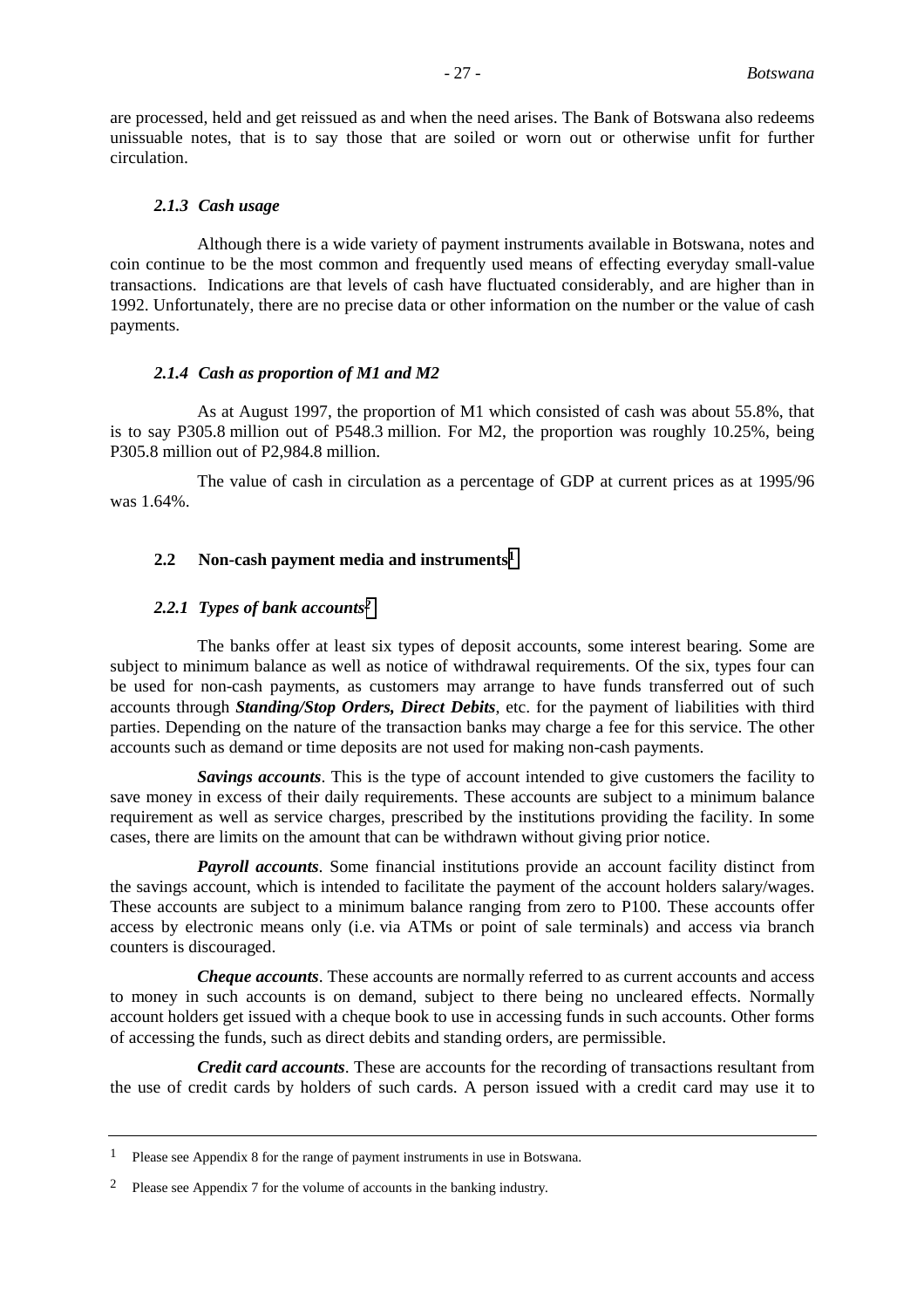obtain advances of money from a bank through the purchase of goods, services and or other facilities or cash advances and for any other purpose which a bank may permit from time to time. These accounts are subject to credit limits prescribed by the issuing banks and also attract interest, fees and other charges set by the issuing bank. In some cases, the cardholder will be paid interest on a credit balance in such an account.

*Demand deposit accounts*. These are accounts in which money is deposited, interest is paid and funds are available, with interest earned, on demand.

*Time deposit accounts*. These accounts serve the same purpose as for demand deposits above, save that notice of withdrawal of the funds is required. Where withdrawals have to be made before maturity, interest earned would normally be forfeited or discounted.

*Electronic banking*. Electronic banking is conducted by individuals and corporates through a modem link to banks. Electronic payments and transfers take place between accounts within some banks. In addition, certain corporates are linked via the computer network, called Value Added Networks (VANS), through to their parent companies in South Africa. This will, in time, permit these companies to link up with full Electronic Data Interchange (EDI).

### *2.2.2 Cheques and other paper payment instruments*

*Background*. The legal framework for cheques and other paper payment instruments consists primarily of the Bills of Exchange Act, common law, Clearing House rules, and agreements between a deposit-taking institution and its customers.

*The Bills of Exchange Act*. The Bills of Exchange Act represents the legislative source of the legal framework that governs cheques and other bills of exchange. It was passed by Parliament in 1964 and has since had three amendments in 1966, 1983 and 1984. It has remained in substantially the same form since promulgation of Statutory Instrument Number 83 of 1984.

*The Clearing House rules*. Within the broad framework provided by the Bank of Botswana Act, Section 42, the Clearing House rules set out the procedures and standards that govern the national clearing and settlement system processes.

The rules facilitate the exchange of cheques and other payment items between clearing banks. They establish when the participating institutions will be reimbursed and when the unpaid items are to be returned to the presenting institution. These rules touch upon many aspects that affect the treatment of cheques and other payment items, including provisions that:

- determine which items are eligible for presentation through the clearing and settlement system as well as those that are not eligible;
- set out which items may be returned by branches;
- set out the time limits for the exchange or return of unpaid items through the system;
- set out procedures for the treatment of large value items.

*The agreement between a deposit-taking institution and a customer*. Most deposittaking institutions require a customer, on opening an account, to sign some kind of standard agreement. The agreement covers a variety of subjects, including the following:

- the authority to pass charges to accounts;
- the issuance of cheques, bills of exchange, promissory and other negotiable instruments;
- the issuance of statements of account, and certificates of balance;
- the customer's signing arrangements;
- an authority for the bank to comply with instructions initiated by the customer by electronic means;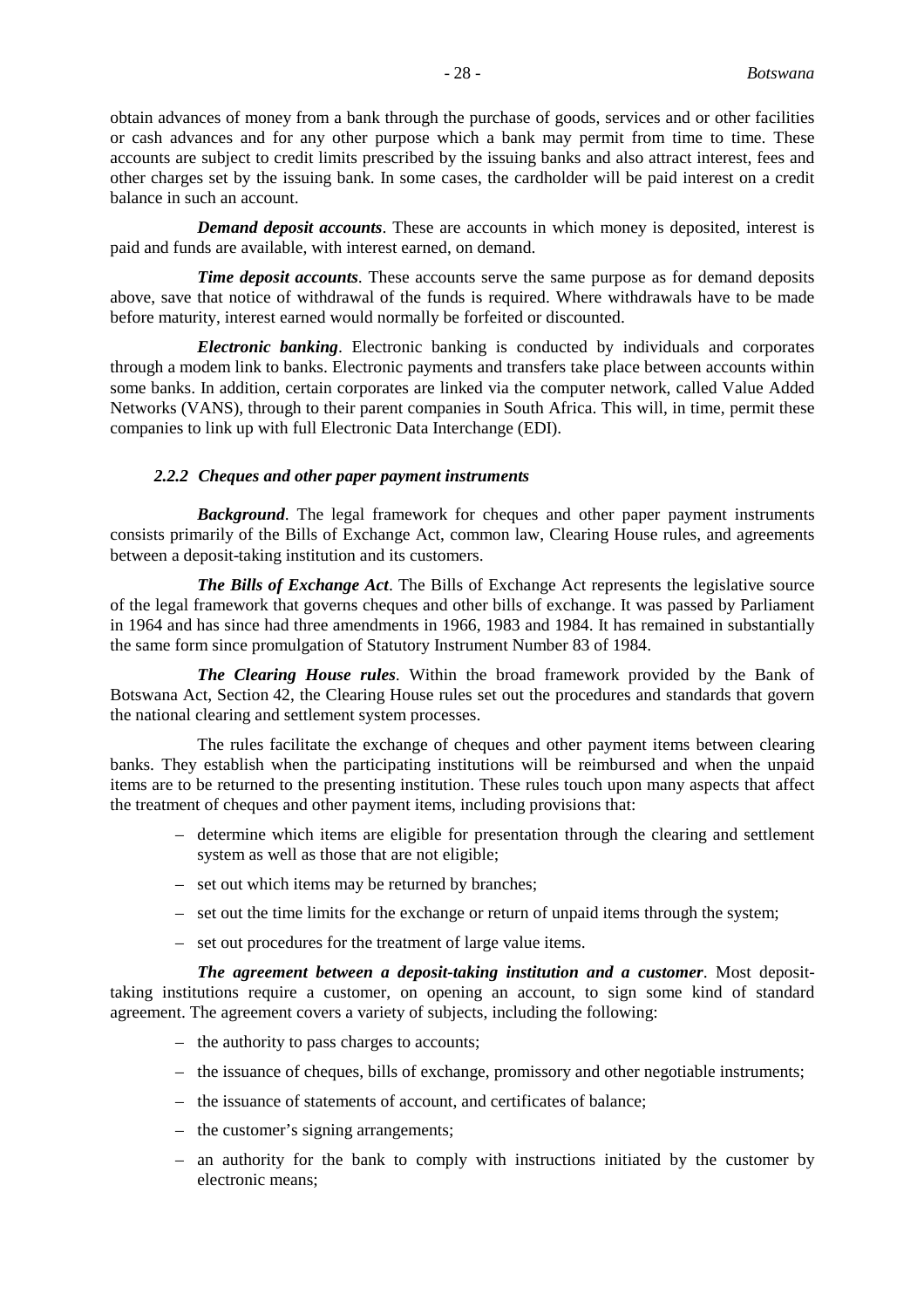– an undertaking to advise the bank of any changes to signing arrangements from time to time.

*Cheques usage*. Following on cash, the other most used instrument for making payments is cheques. According to a partial survey conducted in 1996, the volumes of cheques processed in Botswana averages 24,000 to 30,000 per day. Cheques are used to facilitate access to funds in current accounts at banks. Banks will normally have cheques printed for issuance to their customers. Where customers prefer to privately print their own customised cheques, banks insist on their customers using cheque forms which conform to the specifications agreed to between banks, namely the paper format and size; the paper quality and related security features; the layout as well as encoding of cheques to facilitate reading by high speed equipment. For some banks the cheque format is capable of being read by high speed readers/sorters while other banks are working towards that capability for their cheques.

### *2.2.3 Direct debits*

Direct debits are commonly used for the payment of insurance premiums, security monitoring fees, other utilities, etc. Data on the volume and value relating to usage are not available.

# *2.2.4 Credit transfers*

Credit transfers are used for interbank and foreign exchange transfers and have a wide ranging usage, which includes low and high value transactions, typically payments of salaries, pensions and retail payments at the low end. The main users are the banks, Government and large corporations. The predominant types of such transfers are mail and credit transfers including the use of S.W.I.F.T. Data on the volume and value relating to usage are not available.

#### *2.2.5 Card-based payments*

Cards in use include:

*Automated Teller Machine (ATM) cards*. ATMs are widely used in most cities and towns including some major villages, where the payment system is relatively sophisticated. A partial survey shows that some 76 ATM machines have been installed, by three of the banks, in cities, towns and major villages and there are plans to install 16 more in due course. ATMs are used extensively for cash withdrawal as well as for making deposits to the holder's account. In the case of one of the major banks, total ATM cards issued have been advised as being over 70,000, with an average of P35 million monthly cash distribution through ATMs. Currently there is no ATM switch in place, nonetheless discussion relating thereto are taking place between two of the banks.

*EFTPOS (Electronic Funds Transfer at Point of Sale)*. Some ATM cards are used for consumer payments at point of sale. In the case of one of the major banks, statistics provided show average monthly purchase transactions were in the region of 180,000 from a network of some 550 POS terminals, throughout the country.

*Debit card*. ATM cards of some banks also serve this purpose. Details on usage of debit cards not available.

*Credit card*. Only one of the four banks issues credit cards in Botswana. The cards are affiliated to a major credit card institution abroad and are used both locally and internationally.

*Prepaid card*. Both Botswana Telecommunications Corporation and Botswana Power Corporation are known to provide this service in the form of telephone and electricity cards, respectively.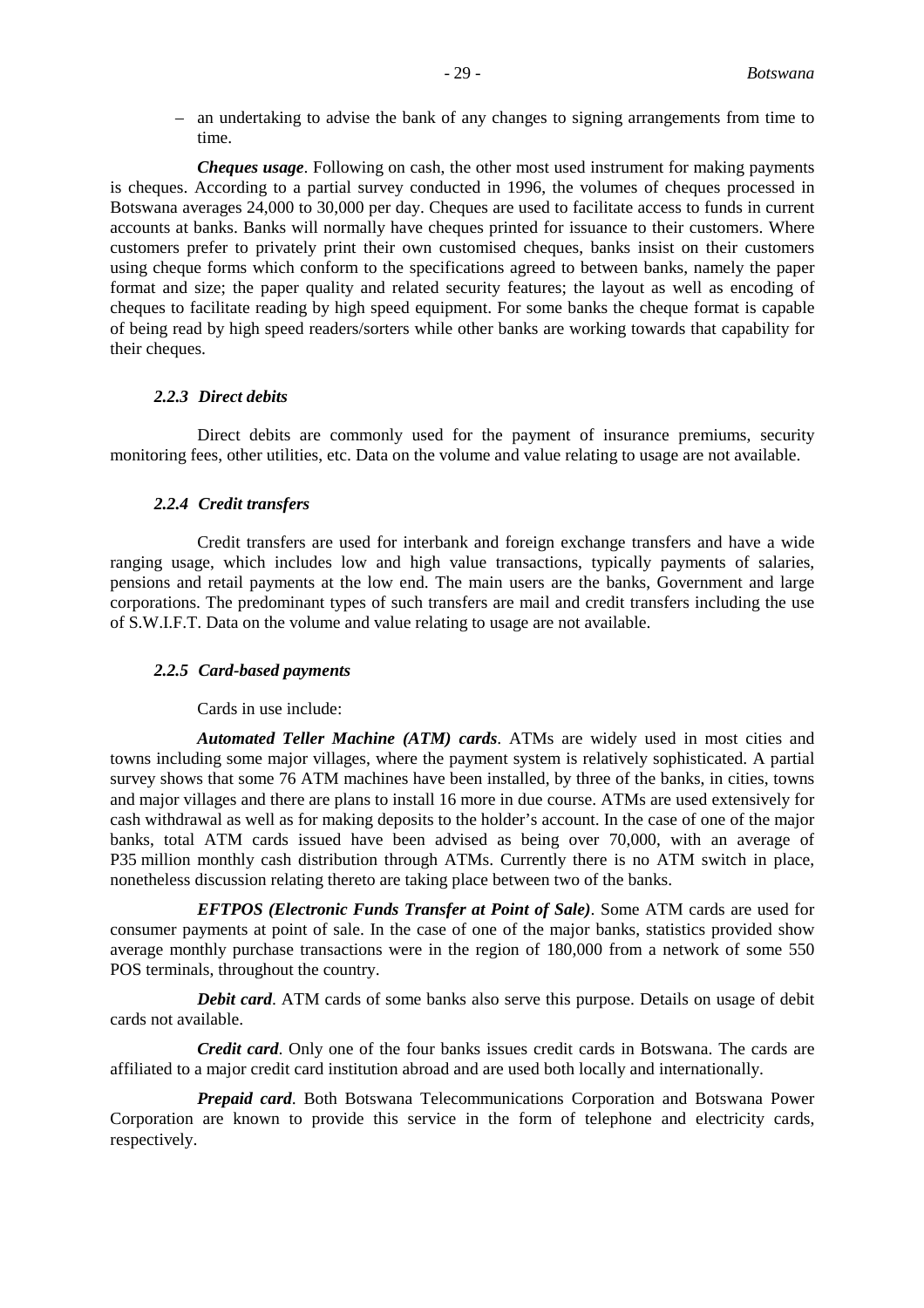*Retailers card*. A few retailers, particularly clothing shops, have introduced this instrument. Two categories of cards have been noticed viz:

- (a) In some stores, the card is used for facilitating payment by cheque, but the card cannot be used for accessing the bank account of the holder.
- (b) In other stores, possession entitles holders to special discounts or access to credit up to a credit level computed in some way. Again the card cannot be used for accessing a bank account.

#### *2.2.6 Electronic banking*

One of the major banks has advised that facilities are in place for electronic banking, which can be conducted by individuals and corporates through a modem link to the bank. Notwithstanding the absence of a Clearing Bureau to facilitate transfers between banks, electronic payments and transfers between accounts within some banks can take place. With access to S.W.I.F.T., the Bank of Botswana and the four banks use the facility to transmit domestic and international payments. There is, however, as yet no direct S.W.I.F.T. link between the banks and their accounts at Bank of Botswana.

# **2.3 Post Office instruments**

The underlisted payment services are available from the Post Office for both local and international purposes:

- Mail Order;
- Money Order;
- Telegraphic/fax money order;
- Telephone Money Cards;
- Postal Order.

# **2.4 Government/treasury instruments**

The government is using the following instruments:

- Cheques;
- Drafts;
- $-$  S.W.I.F.T.

#### **2.5 Other non-bank instruments**

There is no information available on the value nor the volumes of payments made through the following non-bank instruments:

- Coupons;
- Tokens;
- Postal Orders;
- Money Orders Ordinary and Telegraphic;
- Botswana Telecommunications Corporation Telephone Cards;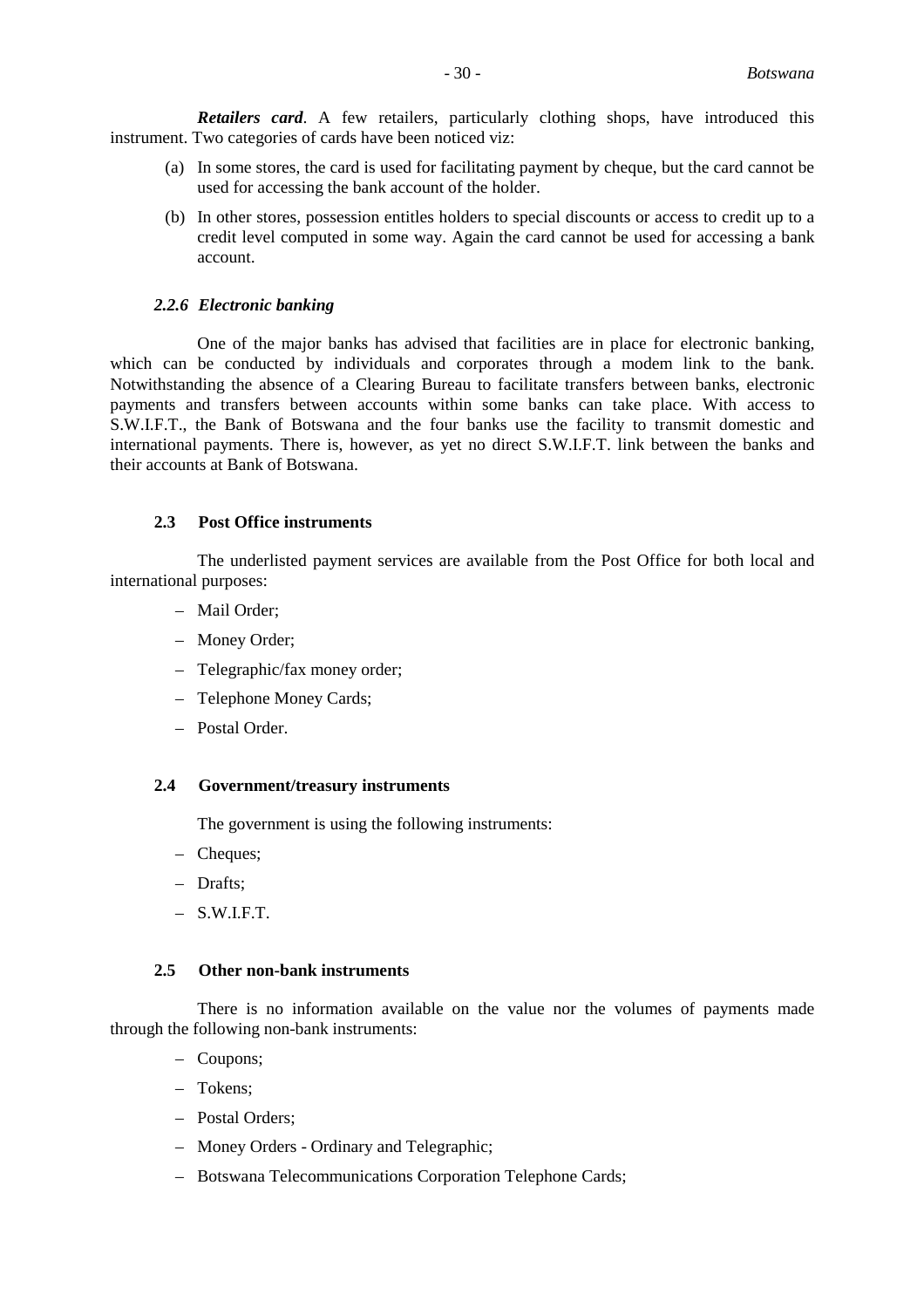– Botswana Power Corporation Electricity Cards.

# **2.6 Cheque system**

# *2.6.1 Standardisation of cheque forms*

Banks will normally have cheques printed for issuance to their customers. Where customers prefer to privately print their own customised cheques, banks insist on their customers using cheque forms which conform to the specifications agreed to between banks, namely the paper format and size; the paper quality and related security features; the layout as well as encoding of cheques to facilitate reading by high-speed readers/sorters. Viz:

*Paper format and size*. There are two standards used, one being for small personal cheques and the other for corporate cheques viz:

*Personal cheques:* minimum length (width) 152 mm; minimum width (depth) 76 mm.

*Corporate cheques*: maximum length (width) 203 mm; maximum width (depth) 102 mm.

*Paper quality and security features*. Cheques must be printed on paper of 95 or 96 gms/sq.meter to CBS 1 standard paper. Micro lettering is widely used to provide background light colours.

*Layout*. The branch sorting code number must printed in the top right-hand corner of the cheque in figures not less than 3 mm high.

# *2.6.2 MICR encoding of cheques*

For some banks, the cheque format is capable of being read by high-speed readers/sorters. Other banks are progressing towards that status. The major specific requirement relating thereto is that the approved font is E-13B. All MICR characters must be printed in magnetic link (i.e. ink capable of being magnetised and sensitised). The MICR E-13B code line is to be printed so that the bottom edges of the characters are nominally 6.4 mm from the bottom reference edge of the trimmed voucher.

# **3. INTERBANK EXCHANGE AND SETTLEMENT**

#### **3.1 General overview**

Interbank transactions on current accounts with the Bank of Botswana are effected through credit transfers, clearance vouchers, cheques and S.W.I.F.T. instructions.

S.W.I.F.T. is the electronic transfer system used. It is currently used to send messages/instructions. There is no automatic electronic data transfer.

Credit items may be cleared at any of the clearing times referred to above, and should be accompanied by an Inter Bank Clearing payment voucher in the event of direct delivery. Where necessary, in an emergency, and with the consent of the recipient bank, credit items accompanied by a clearance voucher for the total value may be delivered to the recipient bank after the last clearing, but not later than the closing time of the receiving bank or the presenting bank, whichever is the earlier.

Where the local branch of the beneficiary experiences difficulty in dealing with volumes of credit transfers, they should approach their administrative/head office.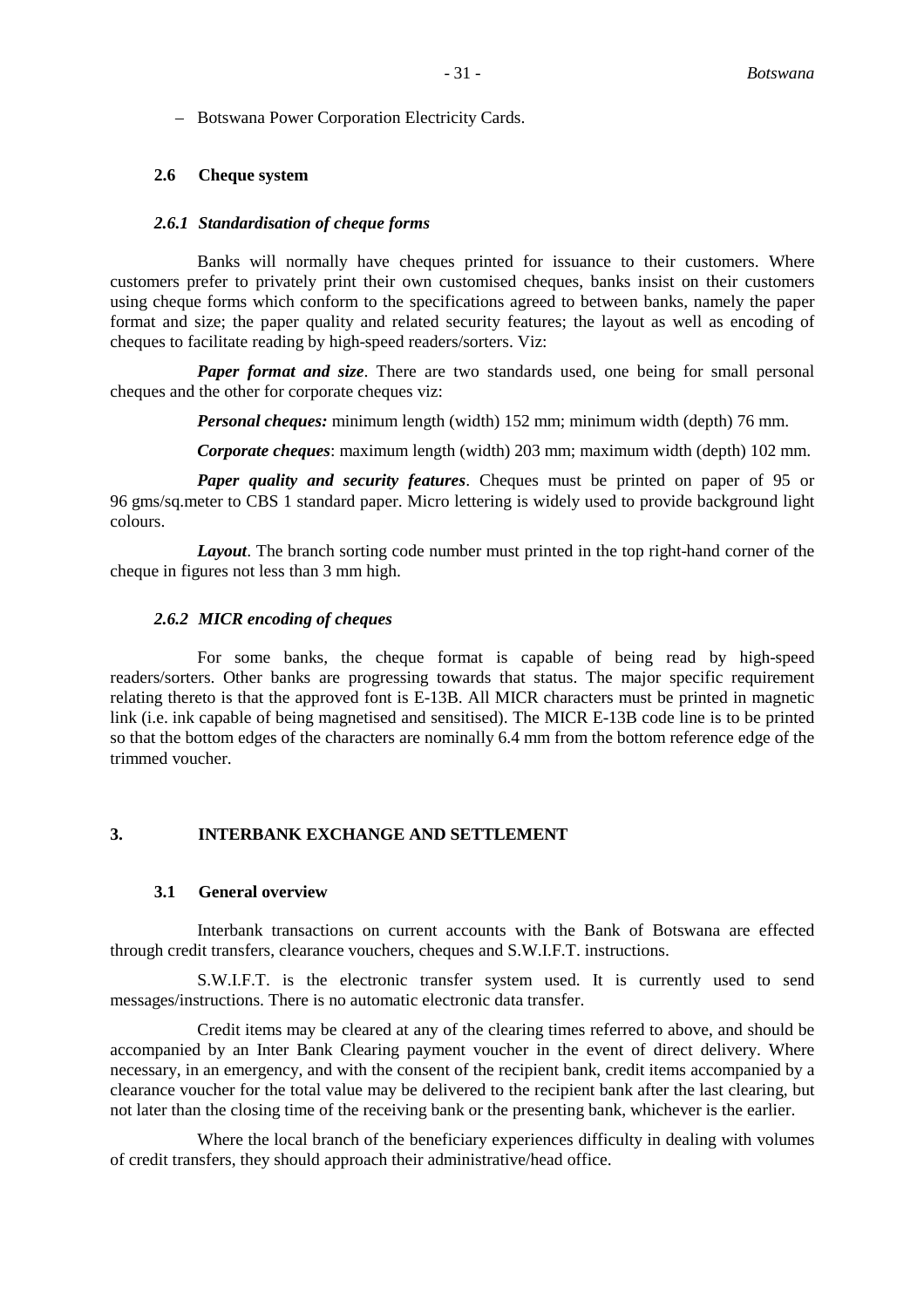Banks may not send credits through the post, direct to the beneficiary bank/branch. In cases where the beneficiary bank is not represented at point of deposit and the depositing bank is not represented at point of payment, the transfer must be cleared through an intermediary point in accordance with the internal instructions of the depositing bank.

Beneficiary banks should regard all cheques included in the mail and credit transfers as representing uncleared effects, unless otherwise indicated in the transfer.

Inter branch transactions are effected through the respective bank's internal processing and accounting systems. Some of the banks use electronic real time on line gross posting.

#### **3.2 Structure, operation and administration of large-value systems**

#### *3.2.1 Clearing*

*Clearing structure*. The clearing system in Botswana is manual, with paper exchanged by representatives of participating banks, at Bank of Botswana premises both in Gaborone and in Francistown. In this regard, there is one Clearing House at the Bank of Botswana Head Office and another at the Bank of Botswana branch in Francistown. The clearing houses are controlled in terms of the Clearing House rules agreed to by the four banks and the Bank of Botswana. In addition, in towns and major villages where there is more than one bank represented, the banks concerned have local clearing houses from which clearing settlement figures are sent to their respective head offices to effect interbank settlements. Each bank has a Clearances Centre at their respective headquarters, to process cheques from their outlying branches, prior to getting them to the Clearing House(s).

The business of the Clearing House(s) both at Bank of Botswana headquarters and at the Francistown branch is managed by a Clearing House Committee composed of a representative from each member bank and is presided over by a Chairman, who is representative of the Bank of Botswana. The exchange of items at the Clearing House(s) is conducted under the supervision of an Inspector of Clearing, appointed by the Bank of Botswana, who is responsible for the discipline of the Clearing House. The exchange of items process is that the paying bank receives cheques and bank paper through the local clearing and forwards this paper to paying bank branches for processing payment and fating. The collecting bank provides final funds if the paying bank does not return the cheque unpaid in the time allowed in the Clearing House rules. The time delay, following deposit, for providing final funds varies in accordance with the Clearing House rules. For cheques collected and payable on bank branches both in a local clearing area, paying banks should return unpaid cheques no later than the fourth business day after exchange at the clearing point. For cheques drawn on banks outside the local clearing area final funds should be provided to the depositor not later than the tenth business day after the exchange at the clearing point.

Bank of Botswana and the commercial banks have reached an agreement in principle to reduce the effects not cleared period for local and non local cheques to four and six days, respectively.

*Clearing times*. Clearing takes place Monday to Saturday (except on public holidays) as hereunder:

- morning clearing is at 9.30 a.m.
- afternoon clearing is at 2.30 p.m. (except on Saturdays).

*Items eligible for presentation through the clearing system*. Items eligible for presentation through the Clearing System are limited to the following:

- cheques payable in Botswana, excluding those mentioned hereunder;
- clearance vouchers;
- credit slips;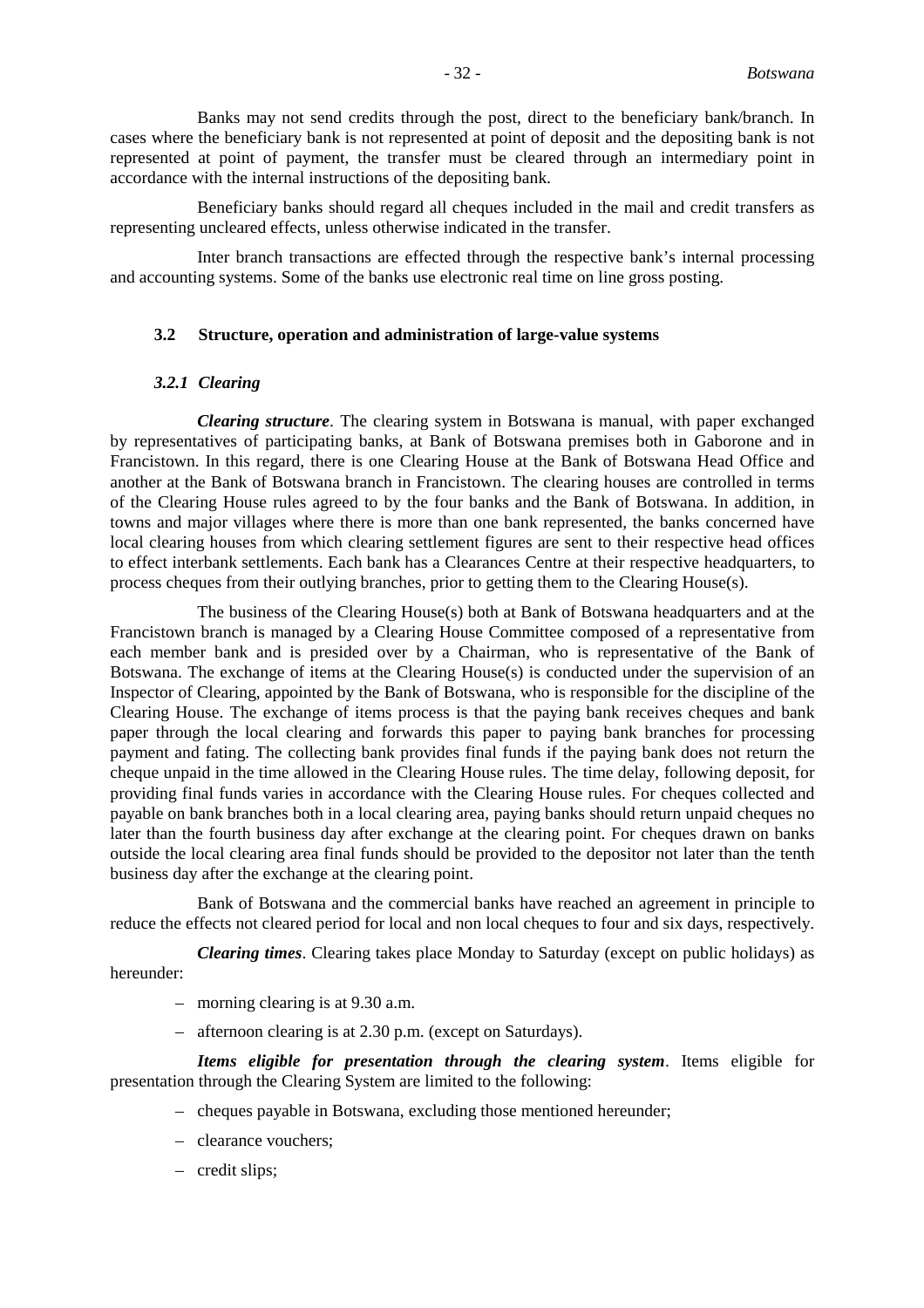- debit slips bearing an authorised signature and a bank stamp;
- debit/credit order system items;
- unpaid items;
- demand drafts and bills payable within the local clearing area;
- credit card vouchers.

*Items NOT eligible for presentation through the clearing system*. The following items are not eligible for presentation through the Clearing System and must be presented to the paying banker directly for settlement by clearance voucher:

- guarantees;
- coupons;
- country bills payable outside the local clearing area;
- items expressed in foreign currency, even if converted into Pula;
- items to which charges or expenses have been added.

*Presentation of large value items and return of dishoured items*. Large value items should be presented through the afternoon clearing which consist *only* of the following:

- individual items of P 50,000 and above;
- local clearing settlements;
- items returned for reasons either of non-payment or wrong delivery.

These items may also be presented at the morning clearing if required.

*Treatment of cheques returned because of insufficient funds*. The drawee branch must return dishonoured cheques as soon as possible. The time limit allowed to dishonour and return cheques drawn within the local clearing area is no later than the fourth business day after the exchange at the clearing point. The time limit allowed to dishonour and return cheques drawn outside the local clearing area is no later than the tenth business day after the exchange at the clearing point. The commercial banks charge an activity fee to their respective customers for cheques returned because of insufficient funds.

# *3.2.2 Settlement*

The settlement process in Botswana is a centralised operation, with the commercial banks maintaining clearing accounts with the Bank of Botswana. In this respect multilateral netting is in use, with each clearing bank facilitating, at the Clearing House, the net payment due to other members and in turn receiving net amounts due from the other banks. The banks are then notified of these positions by their representatives at the clearing house. The banks are then expected to take action to fund the accounts if need be, to facilitate successful settlement. The Bank of Botswana serves as the settlement agent for payment transactions.

Pursuant to the foregoing, on the same day as the clearances take place, at 4.30 p.m., the Inspector of Clearing passes the appropriate entries, either debit or credit, to the accounts of the respective banks. Needless to say, such posting could result in an overdraft if a bank fails to fund the amount before close of business. In this regard settlement is to all intents and purposes automatic, with no constraints and with the potential to expose the Bank of Botswana to undue risk.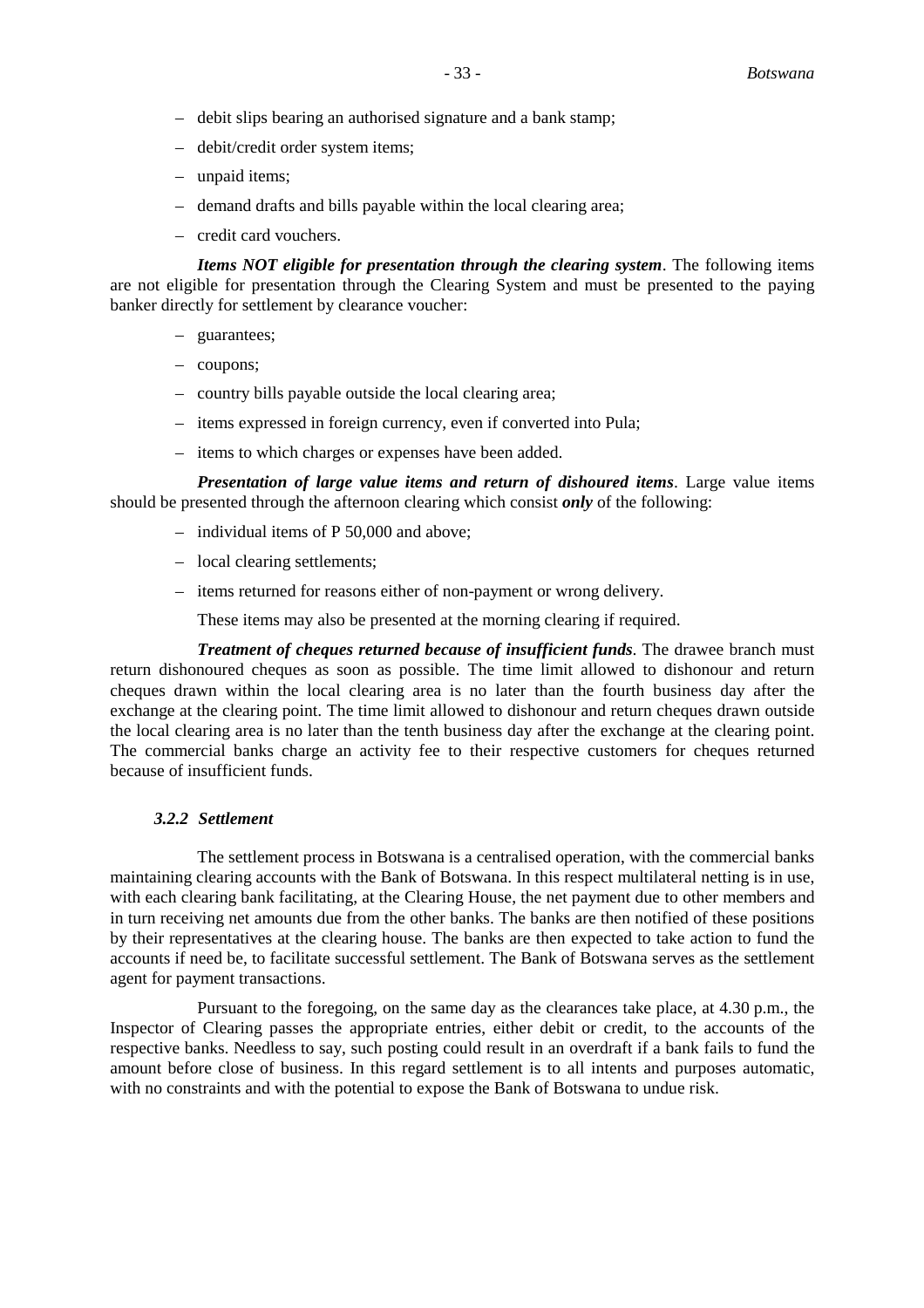# **4. SPECIAL USE OF INTERBANK TRANSFER SYSTEMS FOR INTERNATIONAL AND DOMESTIC FINANCIAL TRANSACTIONS**

# **4.1 Exchange and settlement systems for international transactions**

#### *4.1.1 Exchange controls*

Some exchange controls still exist and they are administered by the Bank of Botswana through the Financial Institutions Department. This function is carried out on an agency basis for the Ministry of Finance and Development Planning. Over the last few years, there has been a progressive liberalisation of exchange controls, amongst which has been the abolition of controls on current payments. The effect of the remaining controls is insignificant, because of the highly liberalised exchange control regime. Botswana has acceded to the conditions of IMF Article VIII status under the IMF Articles of Agreement.

#### *4.1.2 Monetary cooperation*

Botswana does not have any formal monetary cooperation with any country. However, Botswana accepts repatriated Pula currency notes from other countries in exchange for other convertible currencies.

Banks usually use their own correspondent banks to pay foreign counterparties, using convertible currency. In most cases, banks make use of correspondent agreements to effect such payments. These agreements allow a bank to hold a foreign-currency-denominated account with an overseas bank. In order to effect payment, a bank will instruct its correspondent bank to make payment to its foreign counterparty, in the foreign currency, by debiting its account and transferring the funds to the account of the counterparty. S.W.I.F.T. is the system mainly used for these types of payment.

# **5. THE ROLE OF THE CENTRAL BANK IN INTERBANK SETTLEMENT SYSTEMS**

#### **5.1 General responsibilities**

#### *5.1.1 Statutory responsibilities*

The current banking laws do not cover the regulation and supervision of the payment system. That notwithstanding, the Bank of Botswana has a vested interest in overseeing the payment system to ensure its soundness, efficiency, safety and effectiveness. Only licensed banks are entitled to participate in the clearing system and such banks are licensed and supervised by the Bank of Botswana.

# *5.1.2 Establishment of common rules*

Botswana does not have legislation specific to the payment system. The Clearing House rules are about the nearest one can get to regulations intended to supervise and/or regulate a component of the payment system. The basic objectives of these rules are to ensure the efficiency, reliability, safety and effectiveness of the clearing system in the country by providing guidance to the clearing banks. Pursuant thereto, certain basic requirements and procedures are prescribed therein. These include the management of the business of the Clearing House, conduct and supervision,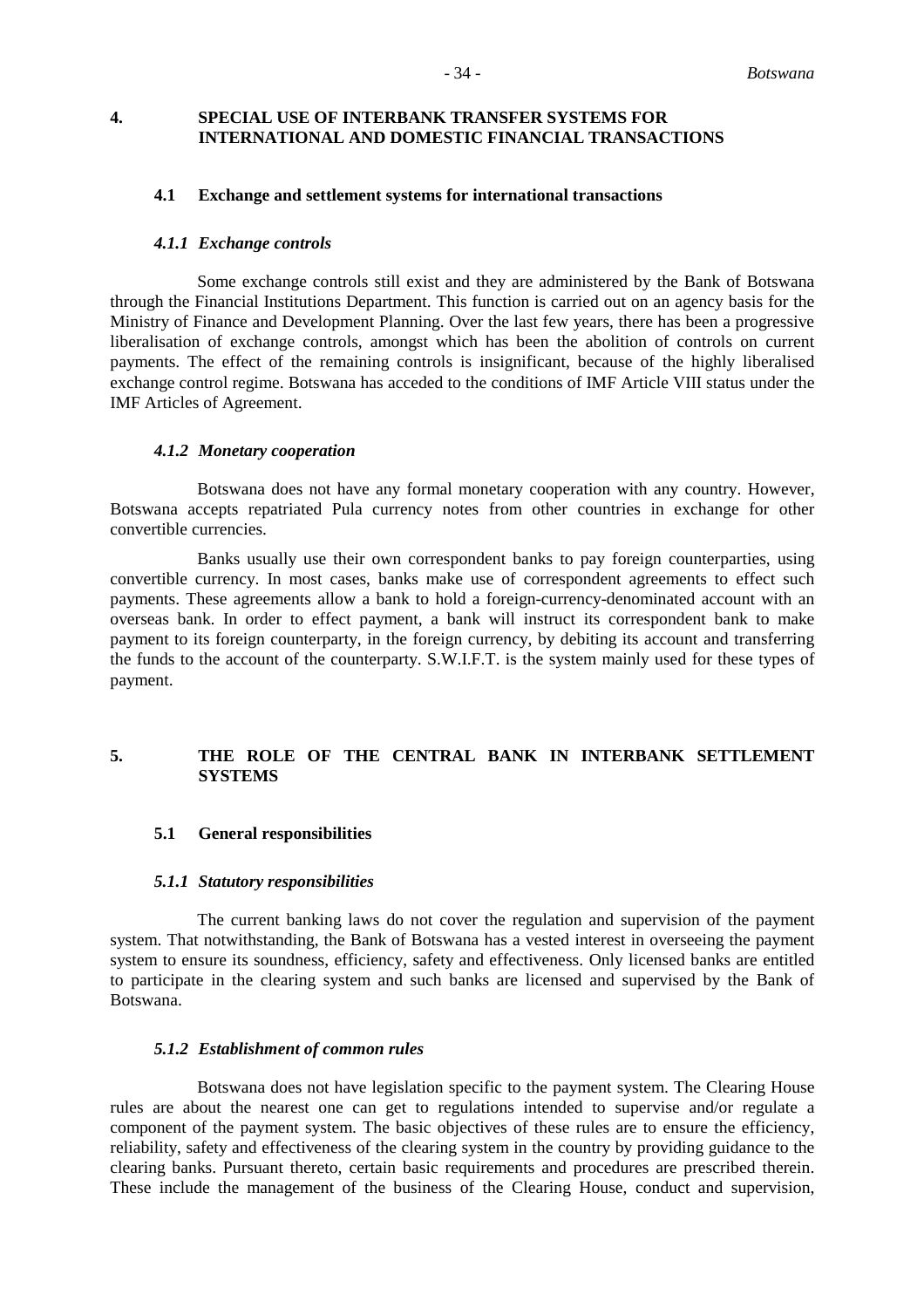definition of clearing areas, stationery to be used, standardisation of cheque forms, items eligible for presentation through the Clearing House, etc.

There are, however, some sections in banking and other legislation, which can be referred to on payment system related issues. See Appendix 10 for the list of current banking law and regulations as well as for other related legislation.

#### *5.1.3 Regulation of non-bank institutions*

There are no specific regulations aimed at controlling activities of non-bank entities. That notwithstanding, the provisions of the Banking Act, generally those ensuring prudence in banking, shall apply to certain institutions authorised by any other legislation, to engage in banking business, notwithstanding such other legislation, unless otherwise prescribed.

#### *5.1.4 Interest rate(s) setting*

Interest rate setting for loans is free-market driven. Banks are not regulated on the interest rates they wish to charge for loans. The Bank of Botswana sets the Bank Rate which is the rate at which it makes loans to commercial banks. The Bank Rate in turn influences the interest rates set by commercial banks.

# **5.2 Provision of settlement facilities**

After receiving a letter/S.W.I.F.T. message from a commercial bank, a transfer is made across the current accounts of clearing banks held at Bank of Botswana. Usually settlement is made on the same day.

The Bank of Botswana provides overnight loans to banks against approved collateral, e.g. Bank of Botswana Certificates. Other provisions include:

- commercial banks are subject to primary reserve requirements as set out in the Bank of Botswana Act. The reserves are not utilised for settlement purposes. The reserve requirement currently is 3.25% of deposit liability, excluding foreign currency accounts;
- in addition, for prudential reasons there is, a liquidity assets reserve requirement. Currently set at 10% of deposit liabilities for commercial banks and 3% for credit institutions;
- the Bank of Botswana is the settlement bank in the interbank market;
- the Bank of Botswana owns and provides the settlement facilities. Settlement takes place at Bank of Botswana, daily on a net basis over the clearing accounts of the banks;
- banks are not charged to use settlement facilities.

#### **5.3 Monetary policy and payment systems**

- The Bank of Botswana formulates and implements monetary policy.
- The Bank of Botswana may act as Government's agent in the issuing of Government Debt.
- The Bank of Botswana is restricted in the extent to which it can lend to Government.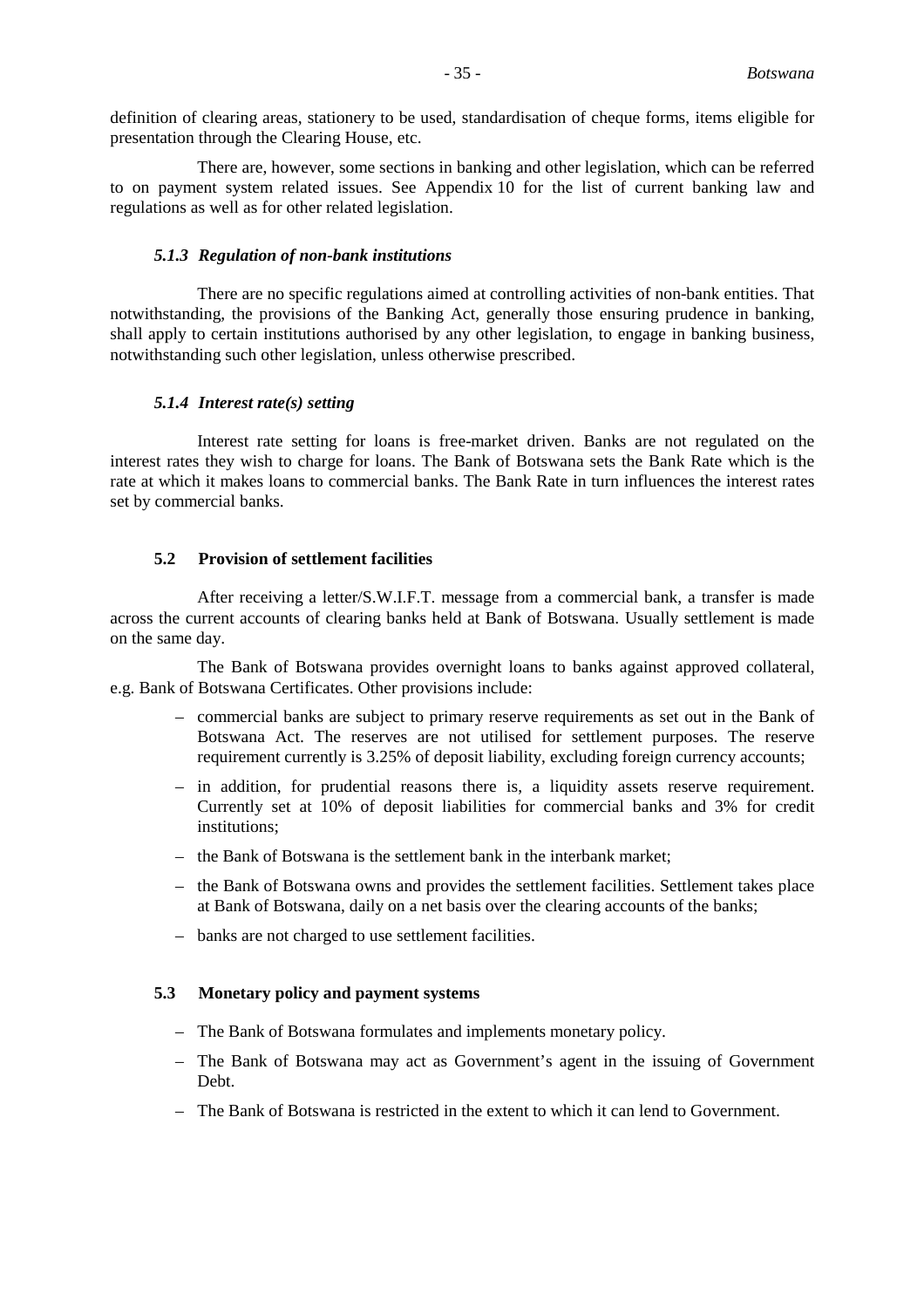#### **6. RECENT DEVELOPMENTS IN THE PAYMENT SYSTEM**

#### **6.1 Description of the new system**

The Bank of Botswana is central to payment services of the country and therefore has an undeniable interest in the soundness and safety of the payment system. Conscious of this role, the Bank has, of its own accord, as well as under the auspices of the SADC Payment System Project, taken a wide range of actions, the collective objective of which is to work towards the improvement of the payment system. In this regard the Bank of Botswana has:

- participated in payment system related workshops held under the auspices of the SADC Payment System Project. These include the Technical/Orientation Workshop, the Comparative Workshop as well as Focus Groups Workshops. As a result of attendance of the Focus Groups Workshop, Bank of Botswana will now spearhead the establishment of country Focus Groups to concentrate on areas of specialisation, to chart out courses of action. In this regard, the Legal Focus Group would, for example, look into drawing up a legal framework to harmonise laws relating to the payment system;
- given the magnitude of the tasks of the project and in keeping with the SADC Project Team recommendations, the Bank has assigned two senior members of staff on a full-time basis to oversee and direct the project in Botswana;
- established an in-house Payment System Committee, comprising senior staff from the Banking, Finance and Financial Institutions Departments. Its purpose is to involve all relevant departments of the Bank in the review and improvement of the payment system. The committee also has the responsibility to oversee and monitor the work progress of the Focus Groups. This committee will work in close liaison with the country "Working Group to Review Payment Systems";
- in April 1997, at the behest of the Governor of the Bank of Botswana, established a joint Working Group, comprising senior representatives from the commercial banks and the central bank. The purpose of the working group is to look into possible strategies for Botswana's Payment System modernisation and the development of appropriate plans in line with the SADC initiative on payment system modernisation. The Working Group is also to develop a clear understanding between banks and other participants in the payment system in respect of their responsibilities thereto, and to work with the Bank of Botswana Payment System Committee;
- the Clearing House Committee, which regularly reviews clearing arrangements, has in principle, agreed to shorten the value date for both local and country cheques;
- recently completed a Payment System Sensitisation Workshop, under the auspices of the SADC Payment System Project. The workshop was successful in its objective of sensitising the main participants in the payment system about current and future developments.

### **6.2 Technical assistance**

In October 1997, the Bank of Botswana procured the services of an International Monetary Fund Payment Systems Expert to review the current payment arrangements in Botswana and to make recommendations for improvement.

The Bank is also actively giving consideration to procuring the services of a Payment Systems Project Advisor to work in liaison with the Bank of Botswana in, among other things: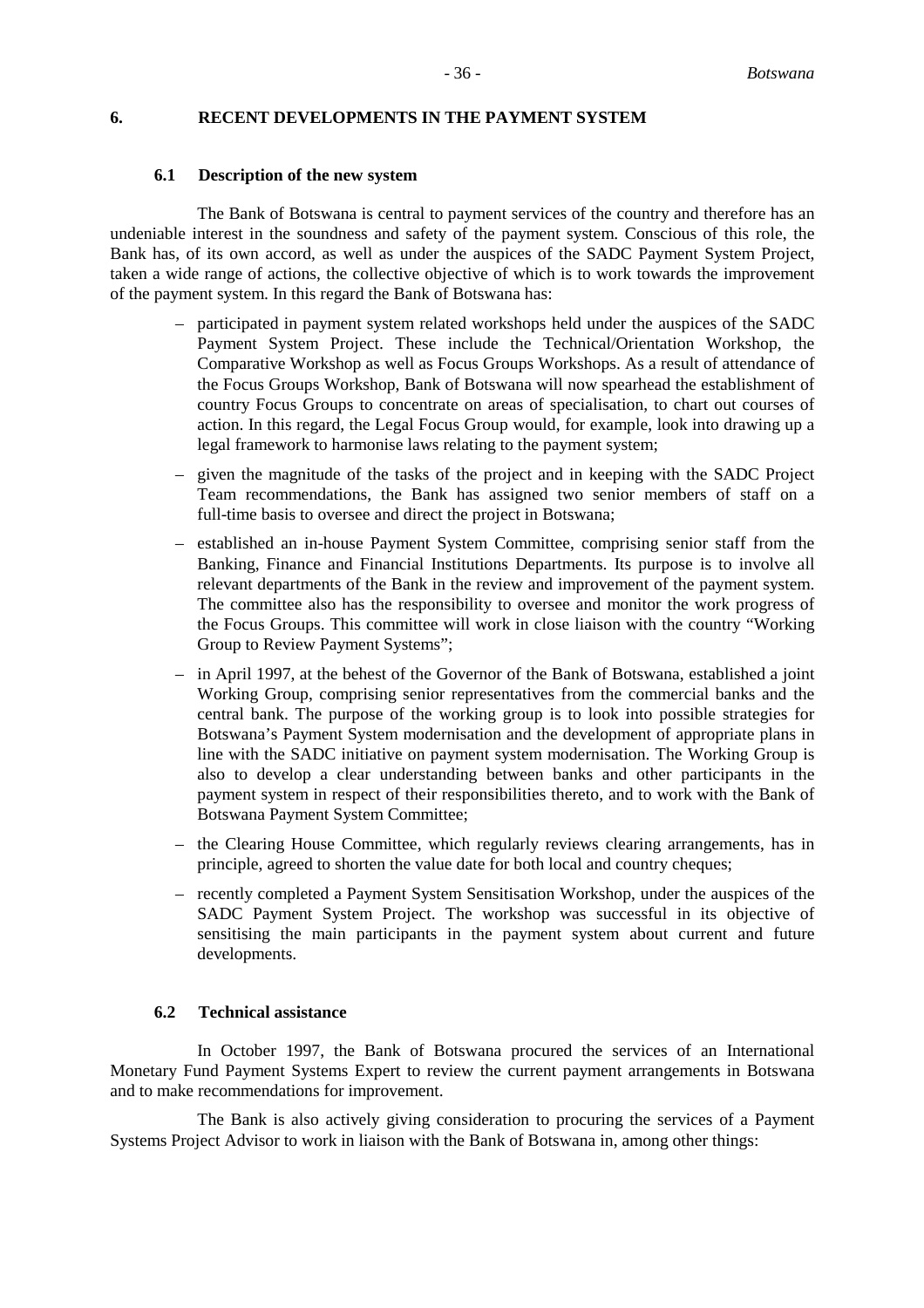- assessing the available capacity and commitment of those involved in the payment system in Botswana;
- developing an action plan and assigning responsibilities;
- assessing the need for local and foreign consultations to speed up the payment system improvement process;
- assess the usefulness, to Botswana, of work that has already been carried out in SADC and other countries and so reduce the effort required.

The primary purpose of providing such services being to maintain the momentum gained at the sensitisation workshop, referred to in 6.1 above.

# **7. INFRASTRUCTURE**

#### **7.1 Telecommunications infrastructure**

The current all-digital network comprises 5,300 kilometres of microwave radio and fibre optic links between 13 main processors. The network layout allows for alternative routing of traffic, via the microwave fibre rings if faults occur on direct routes.

Botswana Telecommunication Corporation (BTC) has embarked on expansions to the network to cater for increased demand for new services. Botswana Telecommunications Corporation has also been engaged in discussions to improve links with telecommunications operators in neighbouring countries. Among other things, Botswana Telecommunications Corporation customers can now lease high capacity data circuits between Botswana and South Africa. Botswana Telecommunications Corporation's commitment to upgrading services and provision of additional services throughout Botswana prompted a major network expansion on to around 130,000 lines in the next three years. As part of the programme, a second international exchange is also planned for Francistown.

Broad-band ISDN (Integrated Services Digital Network) services are to be introduced. Data networks with digital links to neighbouring countries will be expanded and so enable Botswana Telecommunications Corporation to provide digital leased lines throughout Botswana and Southern Africa. In view of an anticipated large scale customer switch from low-speed to high-speed data circuits, Botswana Telecommunications Corporation is implementing a Managed Data network which will allow centralised monitoring of all equipment up to customer premises. This is a prerequisite for giving customers different levels of service.

Finally, Botswana Telecommunications Corporation is introducing VSAT (Very Small Aperture Terminals Network), which is a point-to-point and or point-to-multiple points, two way data and voice satellite based communications network that connects a company's head office with remote or branch offices. This network would be independent of existing telecommunications infrastructure. Being a satellite based system it has advantages of wide coverage and is cost independent of distance and difficult terrain.

#### **7.2 Roads infrastructure**

There is a national road network connecting all urban and major village settlements with bitumised roads. In the urban areas, most of the roads are tarred including those which join the urban areas. In remote rural areas, many roads are still under-developed.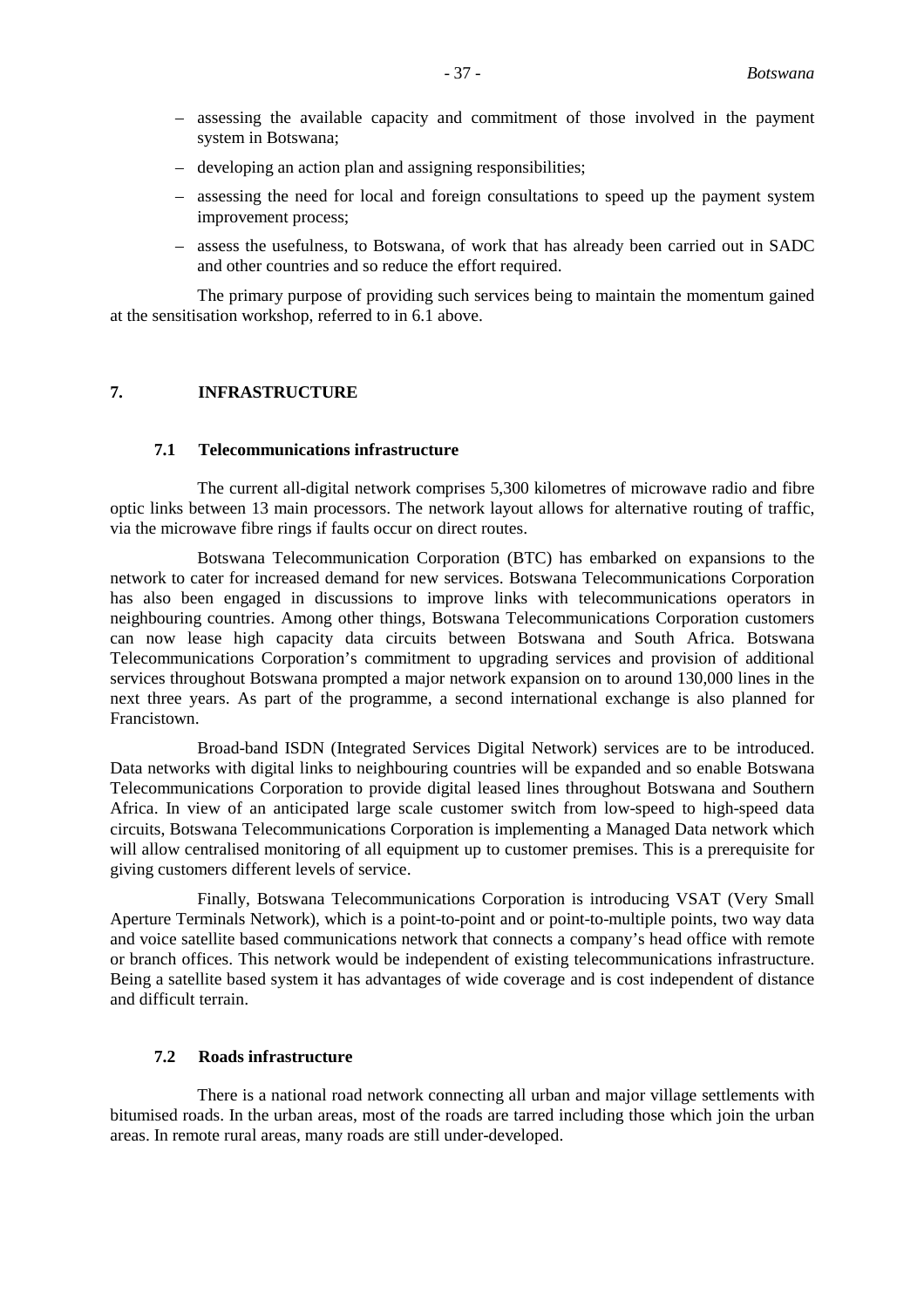# **7.3 Domestic air infrastructure**

Air Botswana is the main local air service, which is supplemented by a few small charter aircraft companies. On international standards, our airline infrastructure is small, but the few services that it offers are reliable.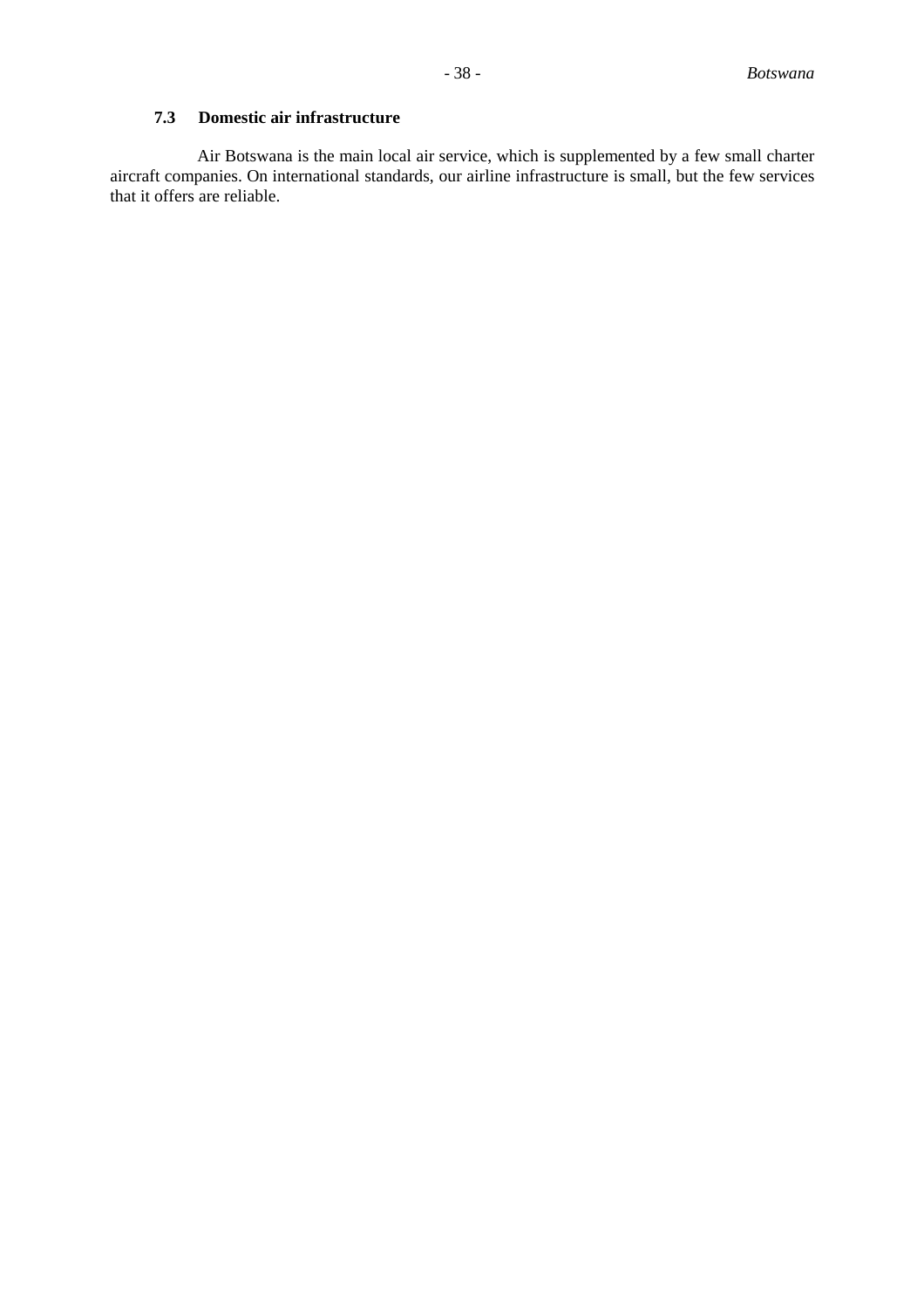# Table 1 **Basic statistical data**

|                                                 | 1992                      | 1993                      | 1994                       | 1995                       | 1996                       |
|-------------------------------------------------|---------------------------|---------------------------|----------------------------|----------------------------|----------------------------|
| GDP per capita (thousands of Pula) <sup>2</sup> | 1.358<br>8,372.5<br>6,190 | 1.391<br>9,126.0<br>6,587 | 1.425<br>11,115.0<br>7,828 | 1.460<br>12,530.3<br>8,609 | 1.500<br>14,631.0<br>9,807 |
| Exchange rate (domestic vis-à-vis USD)          | 0.4431<br>0.4651          | 0.3899<br>0.4053          | 0.3680<br>0.3723           | 0.3544<br>0.3607           | 0.2744<br>0.2994           |

<sup>1</sup> As per Statistical Bulletin Volume 20, Number 4 and Volume 3, Number 1: Central Statistics Office. <sup>2</sup> As per Botswana Financial Statistics Volume 4, Number 9: Bank of Botswana.

# Table 2

# **Settlement media used by non-banks**

# (in millions of Pula at year-end, not seasonally adjusted)

|                        | 1992    | 1993    | 1994    | 1995    | 1996    |
|------------------------|---------|---------|---------|---------|---------|
|                        | 233.1   | 274.8   | 302.6   | 318.5   | 363.8   |
| Transferable deposits: |         |         |         |         |         |
|                        | 900.2   | 1.015.9 | 1,168.7 | 1.231.6 | 1,637.2 |
|                        | 454.1   | 558.5   | 609.5   | 641.2   | 770.1   |
|                        | 396.2   | 431.4   | 439.3   | 592.5   | 564.9   |
|                        | 589.2   | 666.9   | 623.2   | 532.0   | 513.6   |
|                        | 2.428.1 | 2,566.0 | 2.718.3 | 3,251.1 | 4.116.2 |

*Source*: Botswana Financial Statistics Volume 4, Number 9 - 1997: Bank of Botswana.

# Table 3

# **Settlement media used by banks**

(in millions of Pula at year-end, not seasonally adjusted)

|                                                                                      | 1992         | 1993        | 1994        | 1995        | 1996        |
|--------------------------------------------------------------------------------------|--------------|-------------|-------------|-------------|-------------|
| Reserve balances held at central bank<br>Transferable deposits at other institutions | 91.9         | 99.0        | 52.8        | 70.3        | 67.9        |
|                                                                                      | n.a.         | n.a.        | n.a.        | n.a.        | n.a.        |
|                                                                                      | n.a.         | n.a.        | n.a.        | n.a.        | n.a.        |
| Institutions' borrowing from central bank <sup>2</sup>                               | 83.5<br>50.0 | 91.0<br>Nil | 70.7<br>Nil | 80.0<br>Nil | 85.6<br>Nil |

<sup>1</sup> Data not available. <sup>2</sup> During some months of 1995 and 1996 there was some borrowing.

*Source*: Botswana Financial Statistics Volume 4, Number 9 - 1997: Bank of Botswana.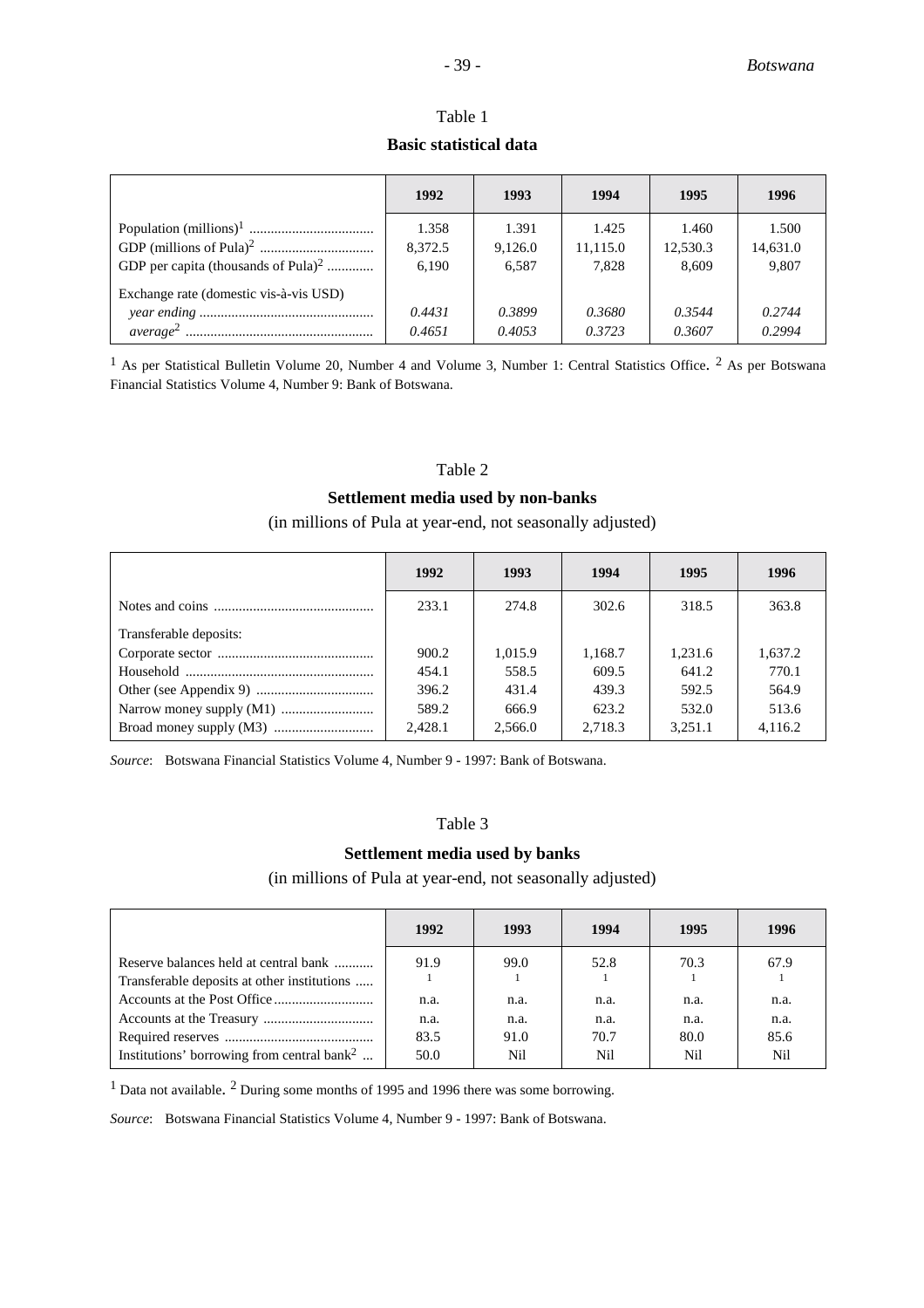# Table 4

# **Banknotes and coins**

(in millions of Pula at year-end, not seasonally adjusted)

|                            | 1992  | 1993  | 1994  | 1995  | 1996  | 1997 <sup>1</sup> |
|----------------------------|-------|-------|-------|-------|-------|-------------------|
| Total banknotes in         |       |       |       |       |       |                   |
|                            | 221.7 | 262.1 | 286.3 | 300.7 | 343.8 | 364.1             |
| Total coins in circulation | 11.4  | 12.7  | 16.3  | 17.8  | 20.0  | 20.4              |
| Denomination of banknotes: |       |       |       |       |       |                   |
| 100 Pula                   | Nil   | 59.5  | 103.2 | 133.6 | 167.3 | 208.8             |
| 50 Pula                    | 130.0 | 110.8 | 99.1  | 83.9  | 95.5  | 78.7              |
| 20 Pula                    | 52.4  | 49.8  | 48.3  | 47.6  | 45.1  | 41.5              |
| 10 Pula                    | 27.2  | 28.3  | 25.5  | 25.4  | 24.7  | 24.5              |
|                            | 7.0   | 7.8   | 8.1   | 8.4   | 9.4   | 8.8               |
|                            | 4.2   | 5.1   | 1.3   | 1.0   | 1.0   | 1.0               |
| 1 Pula                     | 0.9   | 0.9   | 0.8   | 0.8   | 0.8   | 0.8               |

1 As at 31st October 1997.

*Source*: Botswana Financial Statistics Volume 4, Number 9 - 1997: Bank of Botswana.

# Table 5

# **Institutional framework**

(as at 30th September 1997)

| <b>Categories</b>          | Number of<br>institutions | Number of<br><b>branches</b> | Number of<br>accounts<br>(thousands) | <b>Value of accounts</b><br>(millions of Pula) |
|----------------------------|---------------------------|------------------------------|--------------------------------------|------------------------------------------------|
|                            |                           |                              | 2.3                                  |                                                |
| Commercial banks           |                           | 51                           | 286.0                                | 3,832.8                                        |
|                            |                           | $\Omega$                     |                                      |                                                |
| Public credit institutions | ↑                         | 14                           |                                      | $\overline{\phantom{0}}$                       |
|                            |                           | 112                          | n.a.                                 | n.a.                                           |

<sup>1</sup> Botswana Savings Bank does not have branches but operates through Post Offices and Postal Agencies located in many parts of the country. Data on number and value of accounts are not available.

*Source*: Financial Institutions Department: Bank of Botswana.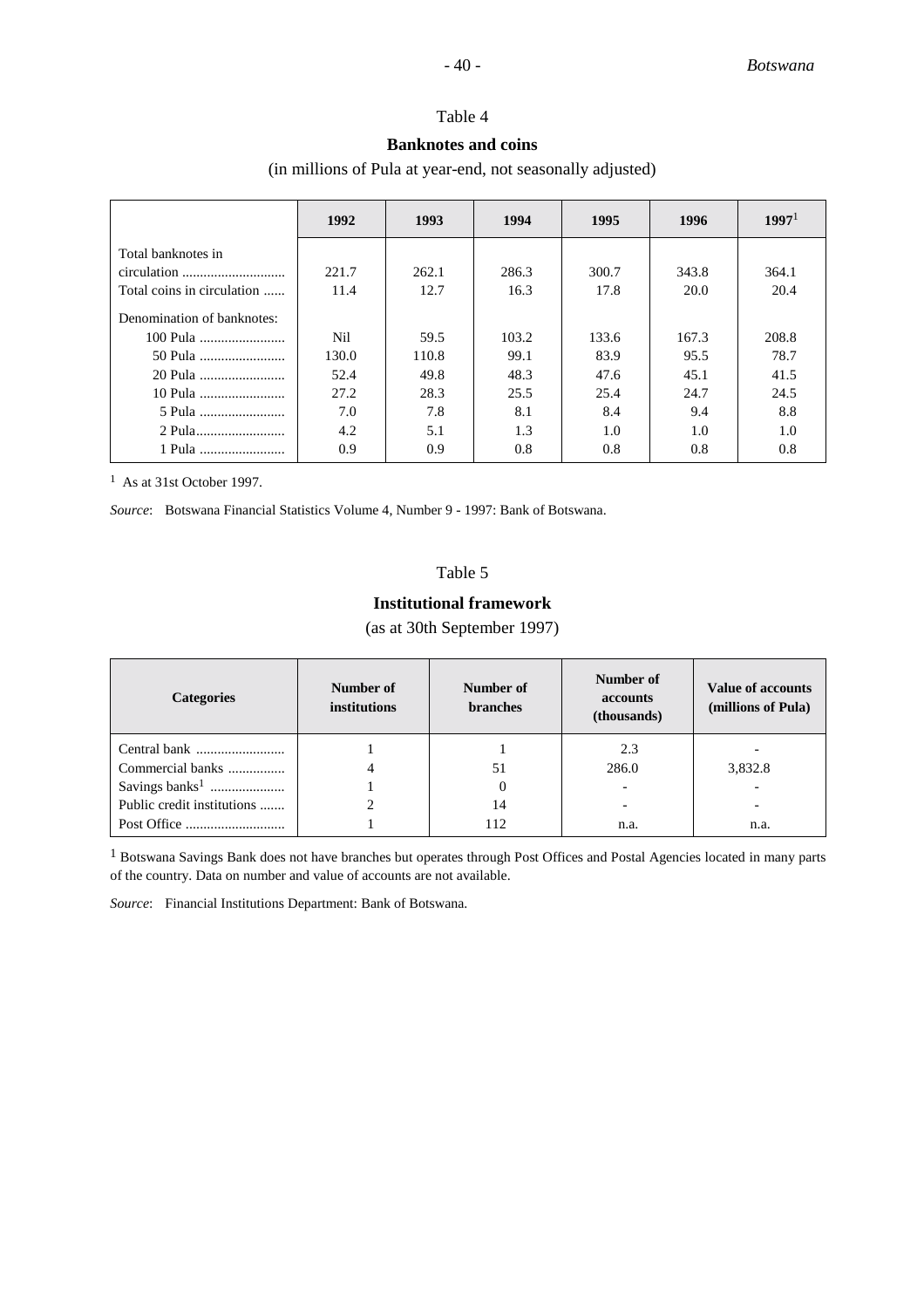# **Financial institutions operating in Botswana as at 30th September 1997**

| <b>Central Bank</b>                                    | Bank of Botswana                                                                                                                          |
|--------------------------------------------------------|-------------------------------------------------------------------------------------------------------------------------------------------|
| <b>Commercial banks</b>                                | Barclays Bank of Botswana Ltd<br>First National Bank of Botswana Ltd<br>Stanbic Bank Botswana Ltd<br>Standard Chartered Bank Botswana Ltd |
| Credit institution (finance leases $\&$ hire purchase) | ULC (Pty) Ltd                                                                                                                             |
| <b>Development finance institutions</b>                | Botswana Savings Bank<br><b>National Development Bank</b><br>Tswelelo (Pty) Ltd                                                           |
| <b>Building society</b>                                | Botswana Building Society                                                                                                                 |
| <b>Insurance companies</b>                             | Botswana Insurance Holdings Ltd<br>Mutual & Federal Insurance Company of Botswana Ltd<br>Botswana Eagle Insurance Company Ltd             |
| <b>Stockbroking company</b>                            | Stockbrokers Botswana Ltd                                                                                                                 |

# Appendix 2

# **Branch network and other contact points of the commercial banks**

|                   | <b>Barclays</b> | <b>First National</b><br><b>Bank</b> | <b>Stanbic</b> | <b>Stanchart</b> | <b>Total</b> |
|-------------------|-----------------|--------------------------------------|----------------|------------------|--------------|
|                   | 19              | 11                                   | O              | 15               | 51           |
|                   | 13              |                                      |                |                  | 20           |
| Encashment points |                 |                                      |                |                  | 8            |
| ATMs installed    | 30              | 23                                   |                | 23               | 76           |
|                   |                 |                                      |                | $6*$             | 16           |
| POS/Speed points  | 550             | $232*$                               |                |                  | 782          |

\* Estimate figures only.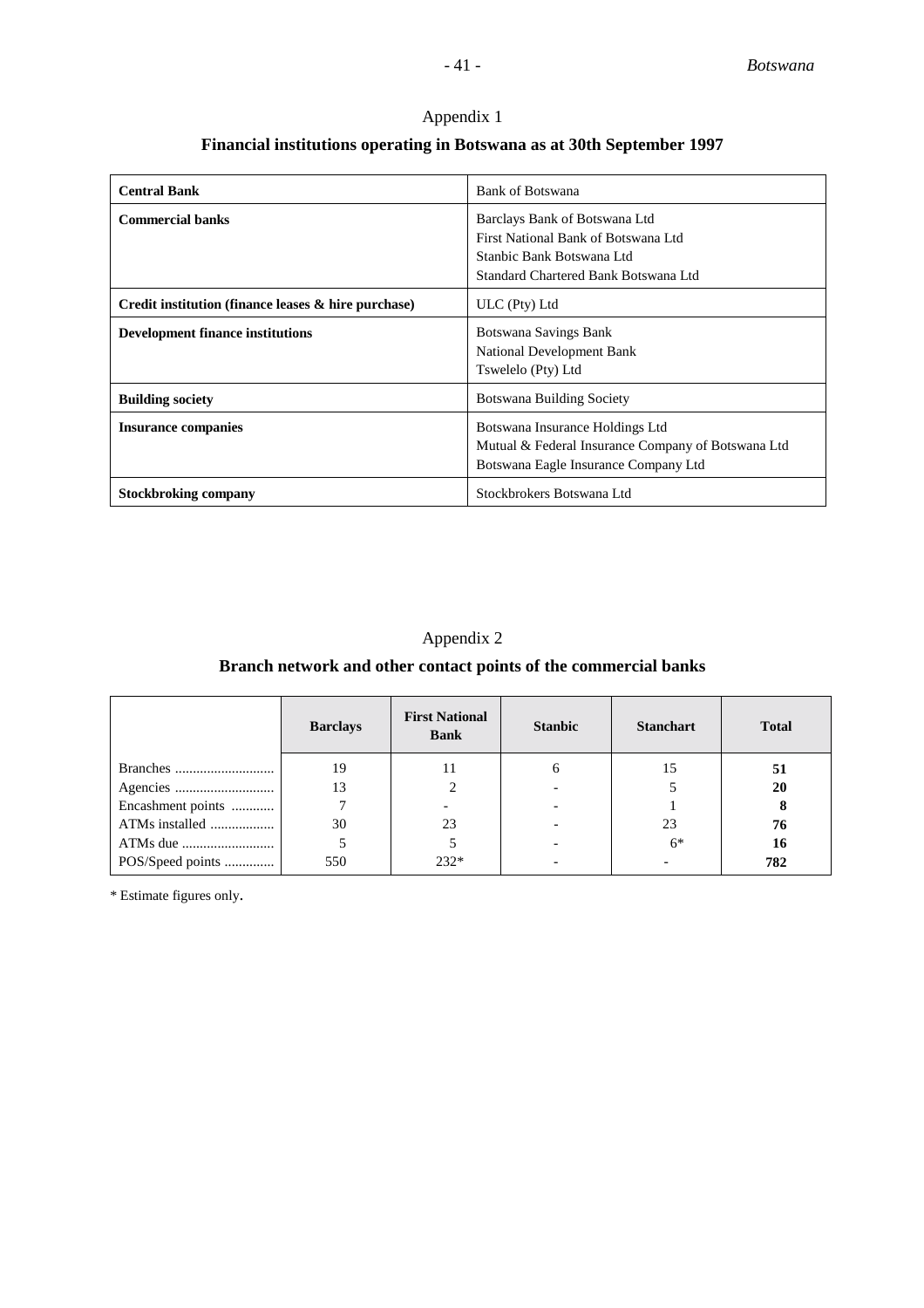# **Principal objectives of the Bank of Botswana**

- 1. The principal objectives of the Bank of Botswana are:
	- (a) first and foremost to promote and maintain monetary stability, an efficient payments mechanism and the liquidity, solvency and proper functioning of a soundly based monetary, credit and financial system in Botswana;
	- (b) secondly, in so far as it is not inconsistent with the objectives set out in paragraph (a), to foster monetary, credit and financial conditions conducive to the orderly, balanced and sustained economic development of Botswana; and
	- (c) thirdly, to assist in so far as it is not inconsistent with the objectives as set out in paragraphs (a) and (b), in the attainment of national economic development goals.
- 2. In the attainment of the objectives set out in subsection (1), the Bank of Botswana has and may exercise all the powers generally conferred upon a central bank.

# Appendix 4

# **Overall functions of the Bank of Botswana**

| The Bank of Botswana functions include the underlisted: |                                               |     |                                            |  |
|---------------------------------------------------------|-----------------------------------------------|-----|--------------------------------------------|--|
| (a)                                                     | Advisor to Government                         | (f) | Administer Exchange Controls               |  |
| (b)                                                     | <b>Implementation of Monetary Policy</b>      | (g) | Management of FOREX Reserves               |  |
| (c)                                                     | <b>Banking Supervision</b>                    | (h) | <b>Central Banking Services</b>            |  |
| (d)                                                     | Issuance of Notes and Coin                    | (1) | Collection and Dissemination of Statistics |  |
| (e)                                                     | <b>Implementation of Exchange Rate Policy</b> | (1) | Lender of Last Resort                      |  |

# Appendix 5

#### **Types of accounts held by the Bank of Botswana**

| <b>Type of accounts:</b> |                     |     |                                  |  |
|--------------------------|---------------------|-----|----------------------------------|--|
| (a)                      | Remittances Account | (d) | Old Age Pensions Account         |  |
| (b)                      | Central Account     | (e) | <b>Current Accounts</b>          |  |
| (c)                      | Salaries Account    | (f) | <b>Required Reserve Accounts</b> |  |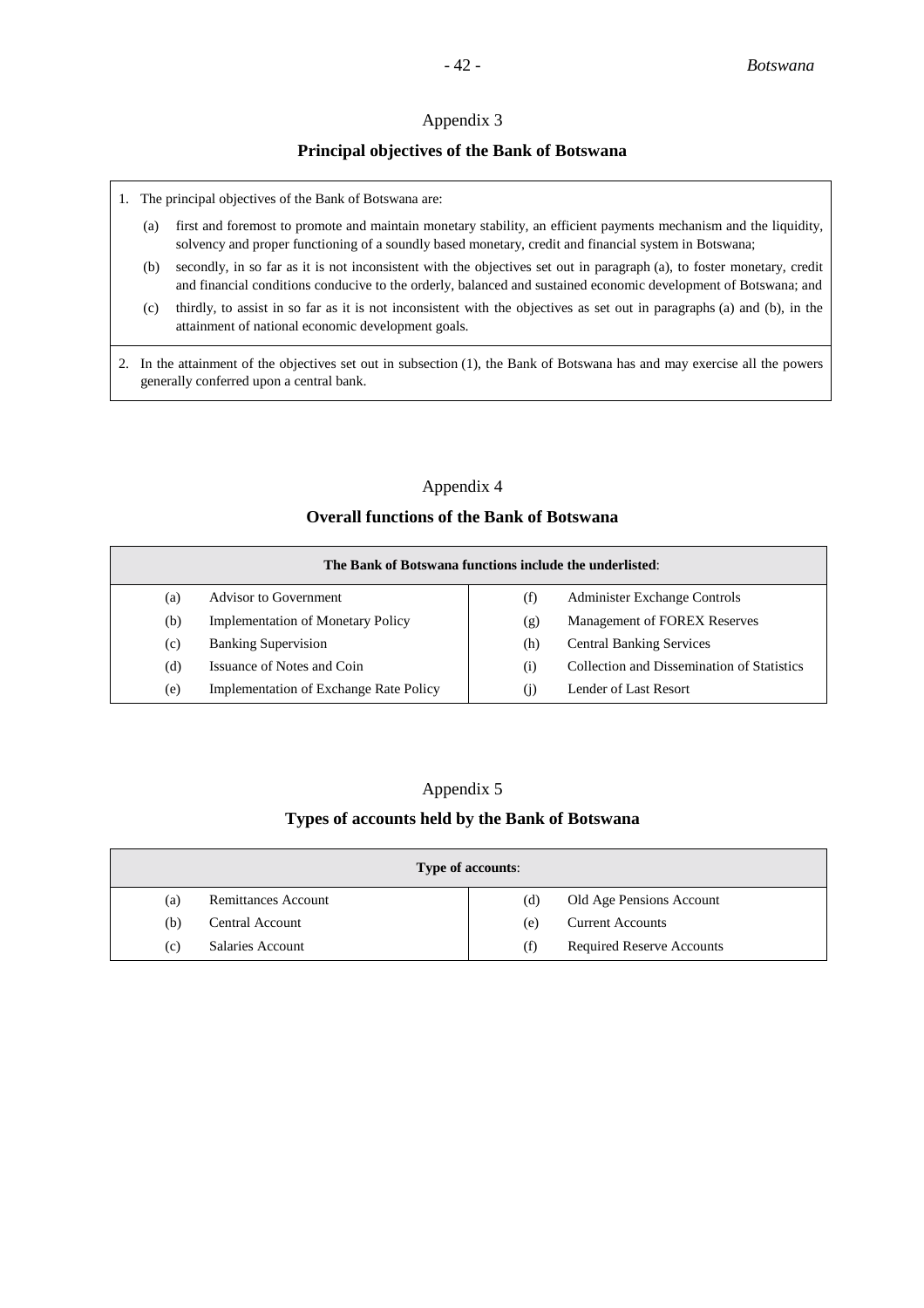# **Other counterparties entitled to bid directly for BOBCs**

| <b>Other counterparties:</b> |                                    |     |                                           |  |  |
|------------------------------|------------------------------------|-----|-------------------------------------------|--|--|
| (a)                          | Debswana Diamond Company (Pty) Ltd | (e) | <b>Invested Asset Management Botswana</b> |  |  |
| (b)                          | Botswana Savings                   | (f) | Stockbrokers Botswana Limited             |  |  |
| (c)                          | <b>Botswana Postal Services</b>    | (g) | Water Utilities Corporation               |  |  |
| (d)                          | $ULC$ (Pty) $Ltd$                  | (h) | Botswana Railways                         |  |  |

# Appendix 7 **Volume of accounts in the banking industry**

| <b>Account type</b> | 31st December 1996 |  |  |
|---------------------|--------------------|--|--|
| Current             | 106,918            |  |  |
| Savings             | 159,568            |  |  |
| Deposit             | 11,644             |  |  |

# Appendix 8

# **Payments instruments in use in Botswana**

| (a) Cheques                | Credit cards<br>(f)       | (k) Prepaid cards                     |
|----------------------------|---------------------------|---------------------------------------|
| (b) Bank cheques           | (g) Debit cards           | Gift vouchers<br>(1)                  |
| (c) Clearance vouchers     | (h) Coupons               | $(m)$ Credit transfers $(S.W.I.F.T.)$ |
| (d) Local promissory notes | Travellers cheques<br>(i) | (n) Direct debits                     |
| (e) Money orders           | Mail transfers<br>(1)     | (o) Standing order/Stop order drafts  |

Note: The above list has been compiled from common knowledge, as there is no formal list, and is therefore not conclusive.

# Appendix 9 **Other transferable deposits** (ref. Table 2)

|        | 1992                  | 1993                   | 1994                   | 1995                   | 1996                   |
|--------|-----------------------|------------------------|------------------------|------------------------|------------------------|
|        | 8.8<br>122.2<br>265.2 | 31.3<br>183.1<br>217.0 | 16.1<br>172.9<br>250.3 | 19.4<br>249.6<br>323.5 | 40.4<br>217.9<br>306.6 |
| Total. | 396.2                 | 431.4                  | 439.3                  | 592.5                  | 564.9                  |